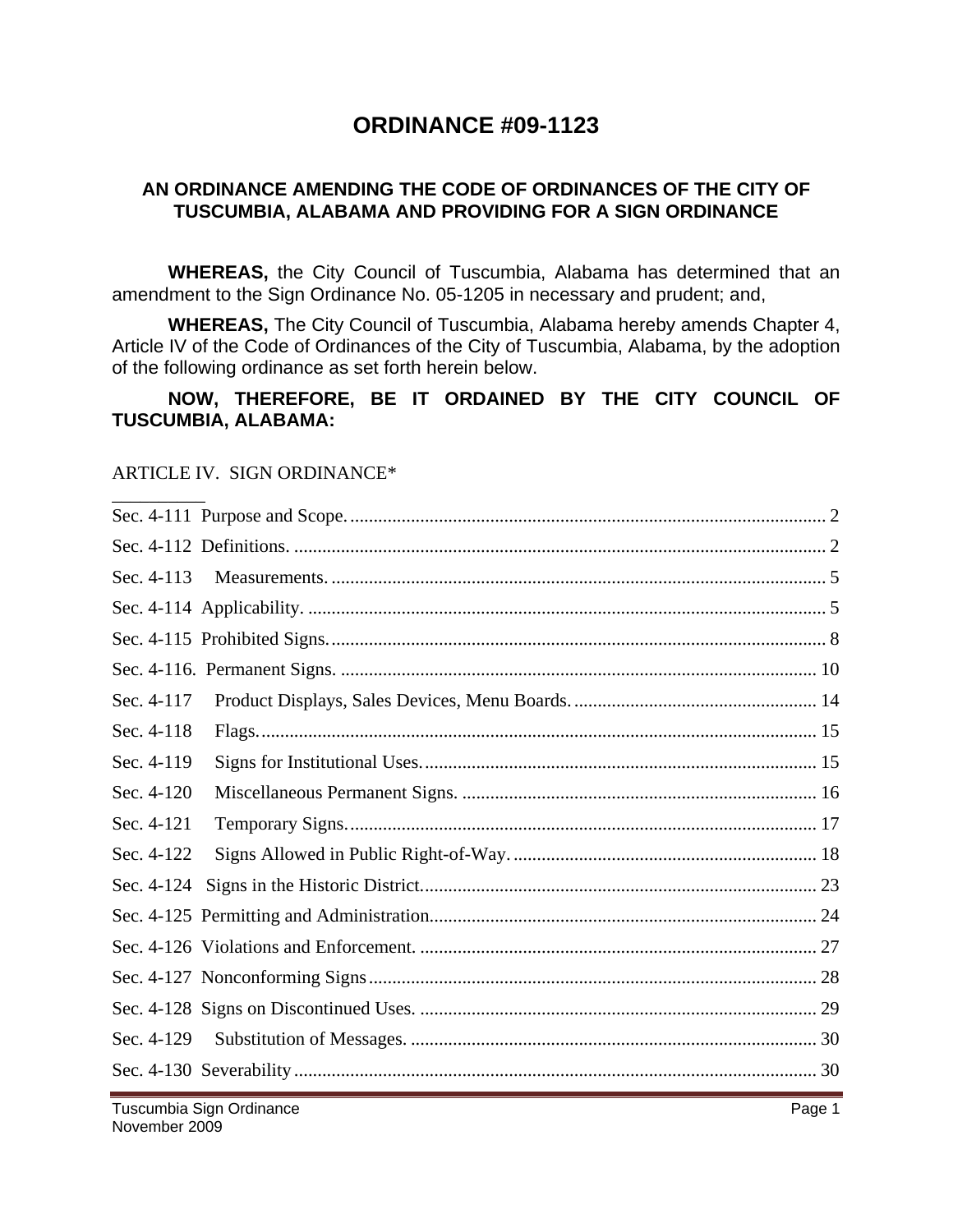# **Sec. 4111 Purpose and Scope.**

- (a) It is the purpose of this Article to establish regulations for the control of all signs within the City of Tuscumbia. The intent of this Article is to support and promote the use of signs to aid the public in the identification of businesses and other activities, to assist the public in its orientation within the city, to express the history and character of the city, to promote the community's ability to attract sources of economic development and growth, and to serve other informational purposes. Further, it is the intent of this Article to protect the public from the confusion created by the objectionable effects of advertising excesses, from the danger of unsafe signs, and from the degradation of the aesthetic qualities of the city. This Article is not intended to inhibit an individual's right to express noncommercial messages protected by the First Amendment of the United States Constitution.
- (b) These regulations shall apply to all signs erected, constructed, displayed, painted, maintained, altered, and/or installed in every zoning district in the city, which are designed or intended to be seen by or attract the attention of the public. No sign shall be erected or installed unless it is in compliance with the regulations of this Article.

## **Sec. 4112 Definitions.**

*Banner* means any sign made of cloth, canvas, plastic sheeting or any other flexible material, which is not rigidly and permanently attached to a building or the ground through a permanent support structure.

*Building frontage* See front or main facade definition.

*Building sign* means a sign displayed upon or attached to any part of the exterior of a building, including walls, doors, parapets, and marquees. Canopy signs, awning signs, projecting signs, and signs suspended from buildings are considered types of building signs.

*Commercial message* means any sign wording, logo, or other representation that, directly or indirectly, names, advertises, or calls attention to a business, product, service, or other commercial activity.

*Commercial sign* means when describing the content of a sign, a sign advertising, identifying, directing attention to, or otherwise relating to commerce and to property, goods or services for sale, lease, exchange or any other transaction where value is given or received by any party to the transaction.

*Commission* means the City of Tuscumbia Planning Commission.

*Development sign* means a temporary sign used at the entrance to a subdivision, office park, or similar development that identifies a development project in which lots, sites or spaces are available.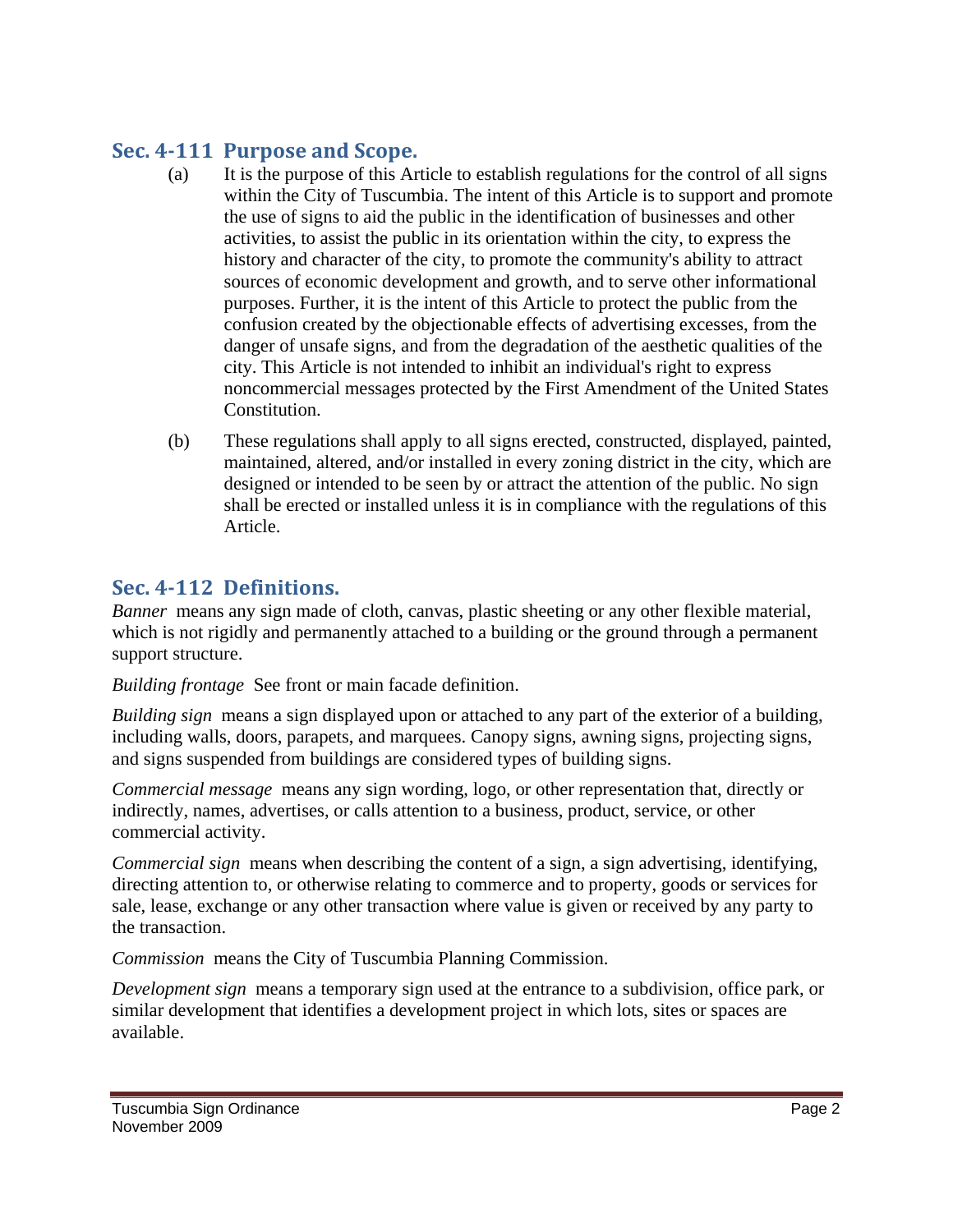*Director* means the chairperson of the City of Tuscumbia Planning Commission or his/her designee.

*Display area* means the area of a sign or advertising device that can be enclosed or measured by the smallest square, rectangle, triangle, circle or combination thereof, which will encompass the entire sign or advertising device; excluding trim, frame, apron, posts, uprights, braces or other structural members which support it, (See subsection 4-116(d)--Calculation of display area).

*Electronic message board* See reader board.

*Entry facade* See main or entry facade definition.

*Erect* means To construct, reconstruct, build, relocate, raise, assemble, place, affix, attach, create, paint, draw, or in any other way bring into being or establish a sign. It shall not include any of the foregoing activities when performed as an incident to change a message on a reader board, or maintain the sign.

*Freestanding sign* means any sign supported by structures or supports that are placed on, or anchored in the ground and that are independent from any building or other structure. The posts or other supporting structures shall be considered as part of the sign, except that they shall not be included in computing the sign display area.

*Grade level* means the finished elevation of the lot or development site upon which the sign is located.

*Gross Leasable Area* means the area of a building that is assigned or assignable to specific building occupants. In a single-occupant building, the Gross Leasable Area is the same as the floor area of the building. In a multi-occupant building, the Gross Leasable Area excludes common hallways, elevators, stairs, common restrooms and other shared facilities.

*Legible* means that a sign or message can be comprehended by a person with eyesight adequate to obtain a current Alabama driver's license standing in the public way or other location from which legibility is to be determined. Where such facts are material, it shall be presumed that the observation takes place in daylight hours, and that the person making the observation is standing and is between 5 feet 2 inches and 6 feet tall.

*Main or entry facade* means generally the facade or side of the building that faces the public street, road or highway. In cases where the building is oriented in a manner not parallel to the street, the primary entrance facade is used as the main facade.

*Noncommercial sign* means a sign which contains no commercial message. Noncommercial signs include but are not limited to: signs expressing political views, religious views or signs of non-profit organizations related to their tax-exempt purposes.

*Occupied [building]* means a building that conforms with applicable building codes for human occupancy and that is regularly used for activities involving human occupancy. Long-term storage in a building designed for purposes other than warehousing shall not constitute occupancy of the building for purposes of this Article. In a multi-occupancy building (such as an office building or shopping center), the entire building shall be considered "occupied" as long as at least fifty percent of the Gross Leasable Area space is so occupied.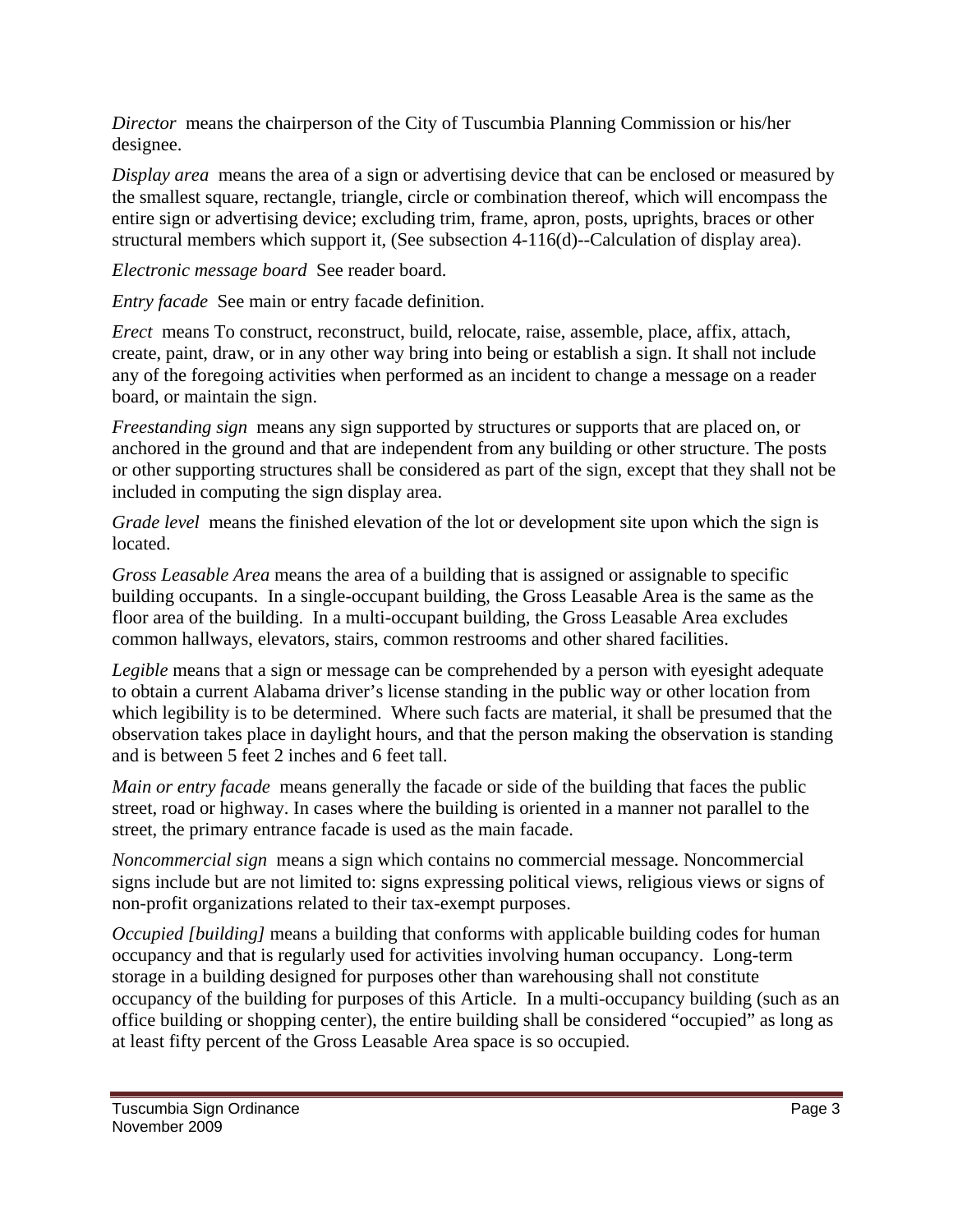*Off-premise sign* means a sign that includes a commercial message related to a product or service that is not offered on the premises where the sign is located. .

*Open letter sign* means a sign consisting of a logo or symbol, individual letters or connected lettering mounted on a building in a raceway or similar mounting or on the surface of an integral architectural element, which is a part of the building. Individual letters may be illuminated. The display area of an open letter sign shall not exceed the maximum permitted area for building signs on the property, (See subsection  $4-116(c)$ ).

*Parapet* means a low wall or railing to protect the edge of a platform, roof, or bridge.

*Portable sign* means any sign not permanently attached to the ground or other permanent structure, or a sign designed to be transported. Portable signs include, but are not limited to, signs on wheels, A-frame or T-frame signs, signs attached to vehicles that are not part of the normal day-to-day operation of a business, and temporary metal/cardboard/plastic/wood signs inserted in the ground containing a commercial message other than real estate signs those specifically exempt as listed in section 4-113.

*Reader board* means a permanent sign or section of a permanent sign that is designed to allow the changing of messages without repainting the sign, replacing the sign face or covering the sign.

*Reader board, automatic*, means a reader board on which the messages can be changed through electronic or electro-mechanical means.

*Residential district* means a zoning district for which any combination of the district denomination and purpose statement indicate that the primary character of such district is intended to be residential. On the date of adoption of this Article, such districts specifically include the following: R-1 (Single Family), R-2 (Single Family), R-3 (Two-, Three- and Fourfamily), R-4 (Multi-family), RMF-1 (Multi-family), and P.R.D. (Planned Residential). The R-B (Residential-Business) district is a mixed-use district that is expressly excluded from this definition.

*Single user sign* means freestanding sign on any individual development site.

*Vehicle sign* means any sign affixed to a vehicle and/or trailer.

*Wall sign* means a sign attached to or erected against the wall of a building with the face parallel to the plane of the building wall or attached to the structure as approved by the planning commission.

*Wind sign* means any signs, pennants, ribbons, spinners, streamers or captive balloons, or other objects or materials fastened in such a manner as to move upon being subjected to pressure by wind (natural or otherwise) and drawing attention to a business, product, service or activity whether it contains a message or not.

*Window sign* means any sign, picture, symbol, or combination thereof designed to communicate information about a business, commodity, event, sale, or service for the business on which it is located. A window sign shall be mounted on either the inside or outside of the window. Such signs shall be visible from the exterior of the window. Internal signs suspended in such manner as to be visible through a window shall not be considered window signs.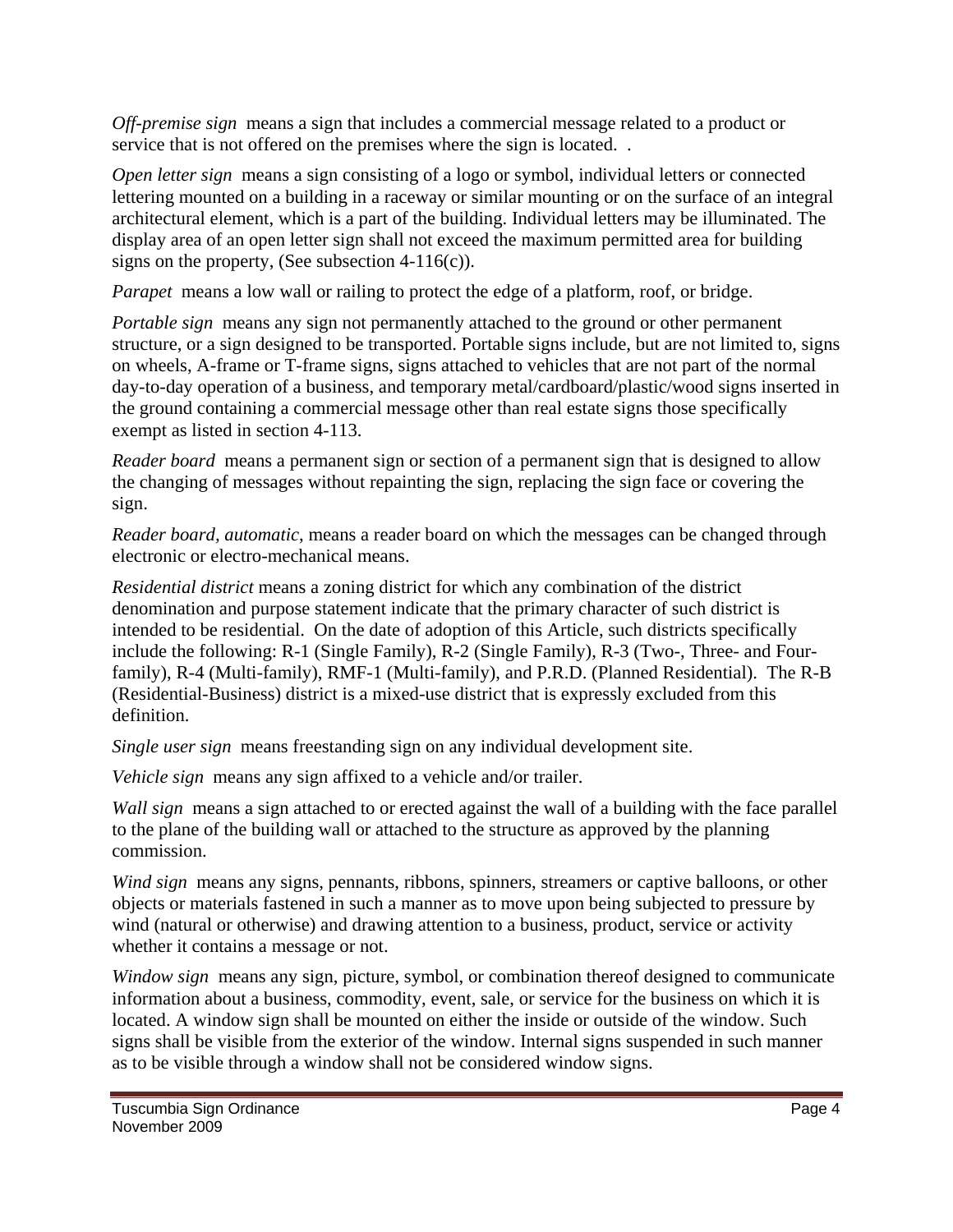## **Sec. 4113 Measurements.**

## **(a)Calculation of display area.**

 The display area of a sign or advertising device is measured by the smallest square, rectangle, triangle, circle or combination thereof, which will encompass the entire sign or advertising device; excluding trim, frame, apron, posts, uprights, braces or other structural members which support it.

### **(b) Measurement of height.**

The height of a sign shall be determined by measuring the distance from the finished grade at the base of the sign to the highest point on the sign or sign structure. If the sign has been placed on a berm or otherwise established at a base elevation that differs significantly from the surrounding grade, the height of the sign shall be measured as though the base of the sign were at the same elevation as the centerline of the street nearest to the base of the sign. The height measurement of signs on property lying below the grade of the street shall be taken from the adjacent curb elevation or in the absence of a curb, the street centerline elevation.

## **Sec. 4114 Applicability.**

## **(a) Applicability General**

This Article shall apply to all signs erected, placed, painted, installed or otherwise made visible on private or public property in the City, except as otherwise provided herein. All signs displayed in the City shall comply with all requirements of this Article and all other applicable law. Permits shall be required for all signs in the City except as specified herein.

## **(b) Compliance Required**

No sign, outdoor advertising, structure, billboard or display shall be erected, installed, located or maintained in any zoning district of the City, except in conformity with these regulations. New signs, additional signs, relocations or structural alterations of existing signs also require sign permits.

### **(c) Exemptions**

The following signs or sign elements are exempt from the provisions of this Article but are subject to any other applicable laws and regulations, including but not limited to building and electrical codes:

- 1. Any sign installed in a building or enclosed space and not legible from the public right-of-way or from private or public property other than the property on which it is located;
- 2. Internal signs. Signs not intended to be viewed from public right-of-way and located not to be visible from public right-of-way or adjacent properties, such as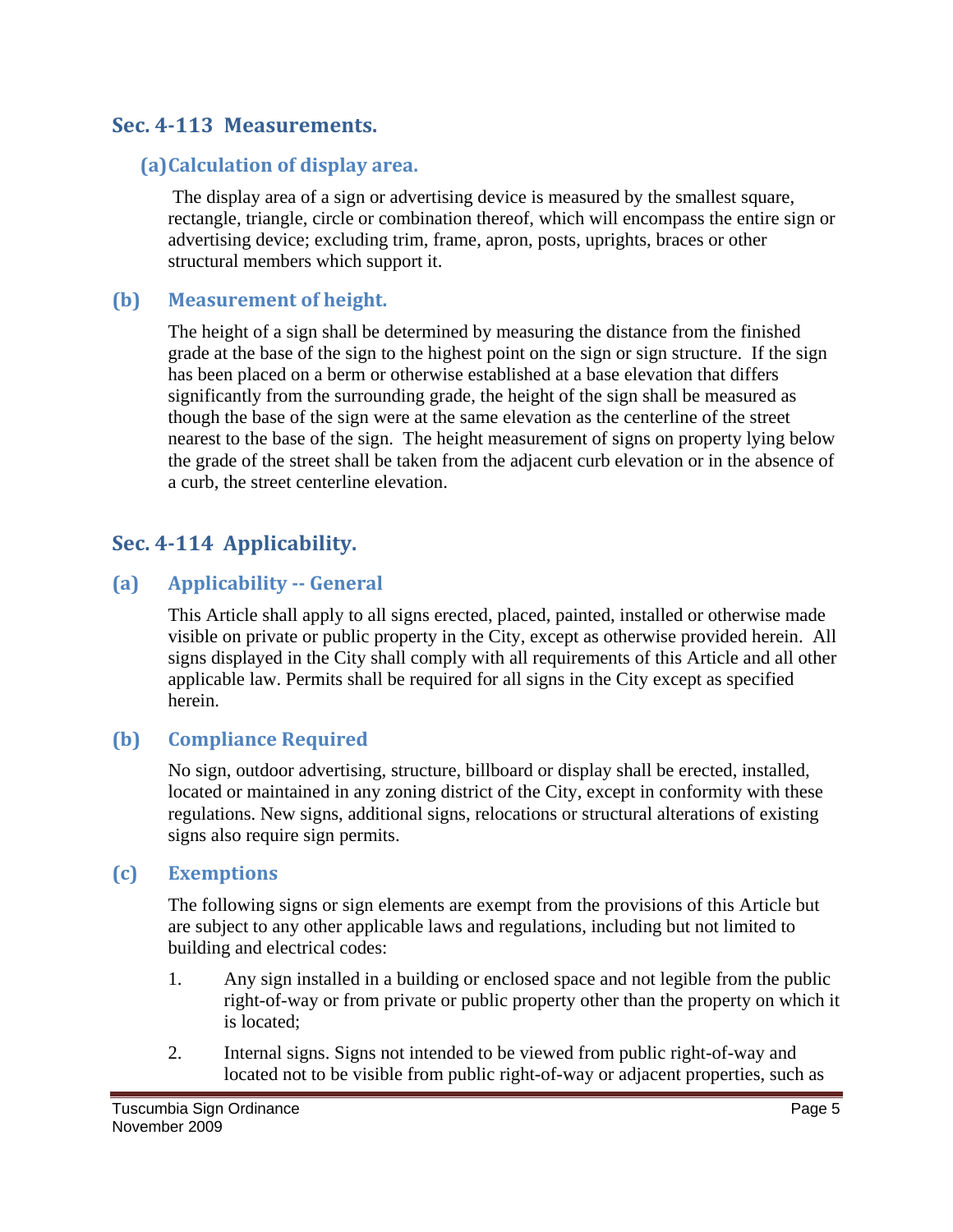signs interior to a shopping center or mall, commercial buildings and structures. Signs located within ball parks, stadiums and similar uses of a recreational or entertainment nature are considered internal signs.

- 3. Signs on mass transit vehicles operating in or passing through the City; and
- 4. Vehicle sign. Any sign attached to a vehicle or trailer that is used in the normal day-to-day operation of the business advertised on the vehicle. The primary use of any vehicle or trailer, which contains a vehicle sign, must be to serve a useful function in the transportation or conveyance of persons or commodities from one place to another, including transportation to and from work. A vehicle or trailer primarily used for advertising shall not be considered a vehicle or trailer used in the conduct of business and is prohibited. Vehicles or trailers used in the day-today operation of the business shall be parked at the loading area, employee entrance, or main entrance to the business advertised on the vehicle. A vehicle parked on the perimeter of a parking lot next to a public street is considered to be advertising and is prohibited.
- 5. Murals. In the B-3, Central Business District, only, murals on the sides of buildings, subject to the following conditions:
	- a. No mural may contain a commercial message of any kind related to any existing business or other commercial activity. Any mural containing a commercial message in violation of this section shall be considered an illegal sign, subject both to abatement and to penalties applicable to illegal signs;
	- b. No mural may appear on the front of any building; murals shall be allowed on the side of a building whether or not that side abuts a street.
	- c. Murals shall be painted on the building or installed in a way that does not affect the structural integrity of the building and that does not impair any means of egress from the building.

# **(d) Signs Subject to Other Standards**

Signs listed in this Section shall be exempt from the permit requirements of this Article; but, shall, to the maximum extent allowed by law, be subject to the other standards of this Article. Where a sign is erected pursuant to a statute or a court order, the sign may exceed the size standards of this Article or otherwise deviate from the standards set forth in this Article to the extent that the statute or court order expressly requires the larger size or other deviation. In all other respects, such signs shall conform to the standards of this Article. This subsection shall apply to the following types of signs:

- 1. Signs conforming to the *Manual of Uniform Traffic Control Devices* and bearing no commercial message;
- 2. Signs bearing no commercial message and installed by employees or officials of the City, Colbert County, a state or federal agency in the course of their governmental duties;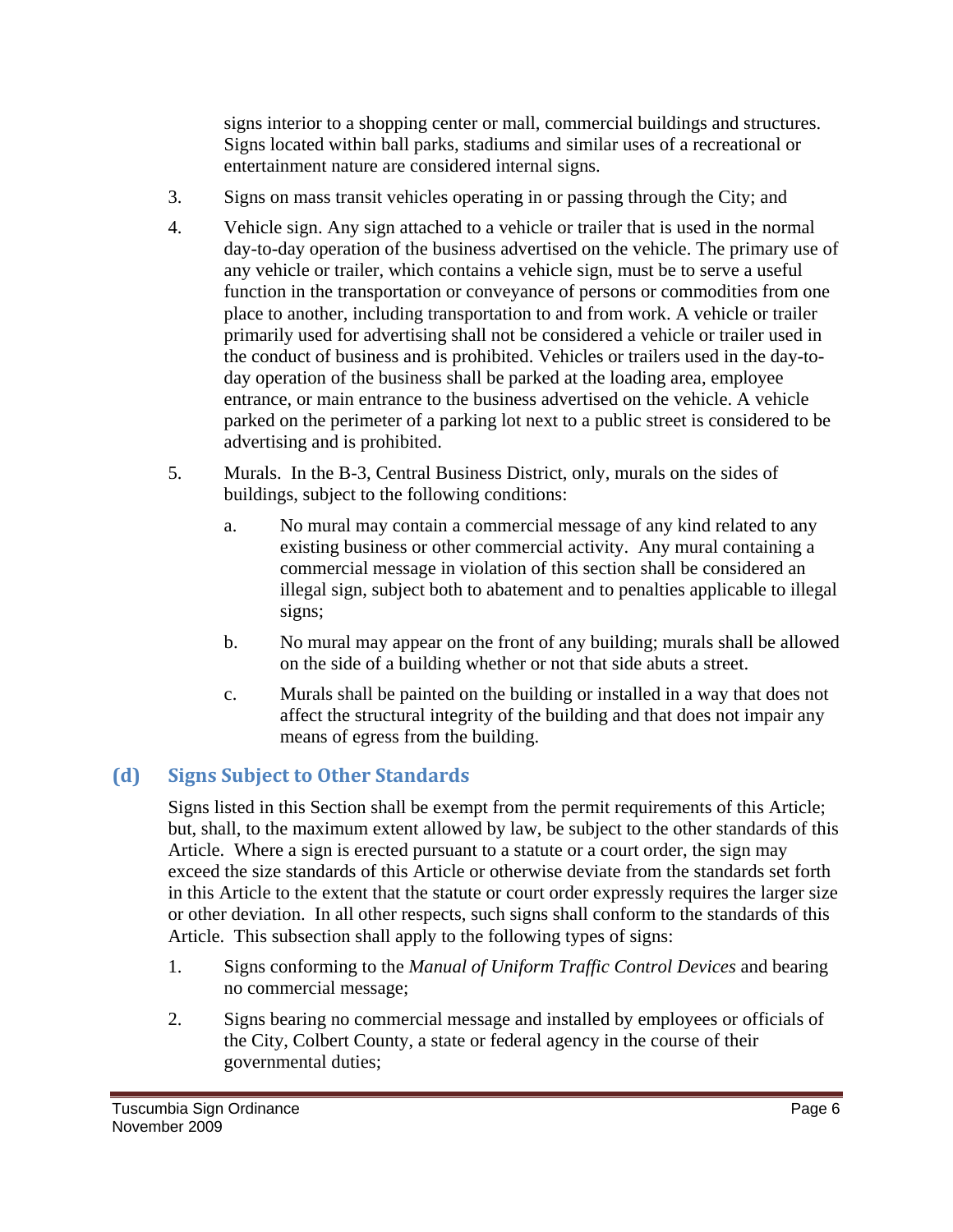- 3. Signs required by a state or federal statute;
- 4. Signs required by an order of a court of competent jurisdiction;
- 5. Signs installed by public utilities in their rights-of-way or on their facilities and bearing no commercial message other than such message is necessary to identify the use; and
- 6. Signs installed by a transit company or agency with a franchise or other right to operate in the City, where such signs are installed along its routes and relate to schedules or other information about the transit route.

## **(e) Permanent Signs Allowed without Permits.**

## **(1) Applicable Rules**

The permanent signs or sign-like devices listed in this sub-section (e) are allowed in all zoning districts without a sign permit, subject to the following rules and principles:

- a. Signs subject to this sub-section (e) are not to be included in determination of the total numbers, type and area of sign allowed on a site.
- b. If a sign otherwise falling under this Section is electrified, it will require an electrical permit.
- c. Nothing in this section shall exempt an individual, who desires to erect a sign from the necessity of obtaining a building permit, should such be required by the adopted building code.
- d. Signs listed in this subsection must conform to the standards enumerated in this sub-section (e) and to other standards of this sign ordinance applicable to all signs.

## **(2) Specific Sign Types**

The provisions of this sub-section apply to the following types of signs:

- a. Address numbers. Address numbers used for the purposes of identifying the E-911 address of a residential or nonresidential property are allowed providing they are not part of a building or freestanding sign with other commercial or noncommercial messages or images. An address shown as part of a building or wall sign on a nonresidential property shall be counted toward the maximum allowable display area.
- c. Directional signs. A sign that is designed and erected solely for the purpose of traffic or pedestrian direction and placed on the property which the public is directed. No such sign shall display the name of a product, establishment, service or any other advertising other than a logo. No directional sign shall exceed five (5) square feet.
- d. Directory signs. Wall-mounted signs, which are not designed or located so as to be legible from any street or adjoining property, listing the businesses, tenants, or activities conducted within a building or group of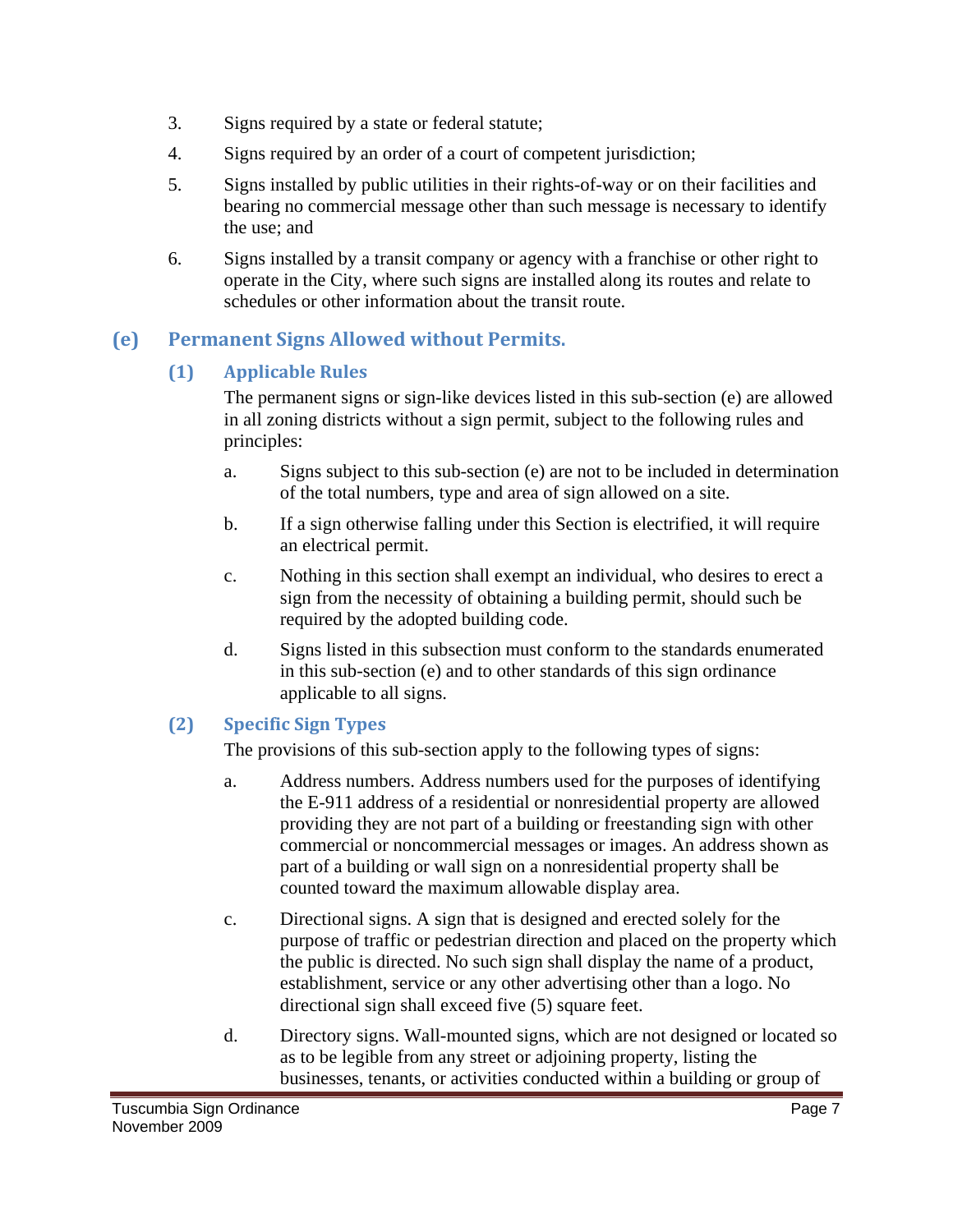buildings. Directory signs are limited to one (1) per public entrance to a building and shall not exceed twenty (20) square feet in size.

- e. Incidental signs bearing no commercial messages but providing information or warnings related to the site, facilities or activities on the site, provided that a freestanding incidental sign shall not exceed two square feet in size or four feet in height and an incidental sign affixed to a building or structure shall not exceed two square feet in area. Examples of incidental signs include but are not limited to "No trespassing," "No parking," "Beware of dog," "Phone," "ATM," "Restrooms," "No smoking," or "Entrance" or "Exit."
- f. Holiday decorations. Temporary holiday decorations used to celebrate a single holiday or season.
- g. Window sign. Window signs may cover up to twenty-five percent of the window area of any non-residential use; a window sign may bear any message except a commercial message that relates to goods or services not offered on the premises where the sign is displayed.

## **(f) Other Actions Allowed without a Permit**

The following signs and actions related to signs shall be exempt from the permit requirements of this Article but shall be subject to all other standards of this Article.

- a. Changing of the advertising copy or message on an existing painted or printed sign, marquee, changeable copy sign or a similar conforming sign, whether electrical, illuminated, electronic message center or non-illuminated painted message, provided that the copy on an electronic message board shall not change more frequently than allowed under Section 4-123(d)(2);
- b. Painting, repainting, cleaning or other normal maintenance and repair of a sign not involving structural alterations;
- c. Installation of permanent signs smaller than four square feet where such signs are allowed by this Article, contain no commercial message and involve no electrical installation; and
- d. Installation of temporary signs not larger than four square feet, where such signs are allowed by this Article and conform with this Article in all respects.

# **Sec. 4115 Prohibited Signs.**

It shall be unlawful to erect, cause to be erected, maintain or cause to be maintained, any sign not expressly authorized by, or exempted from, these regulations. The signs listed below are expressly prohibited in all zoning districts in the city.

a. Signs that are in violation of the building code, electrical code, or other codes adopted by the city.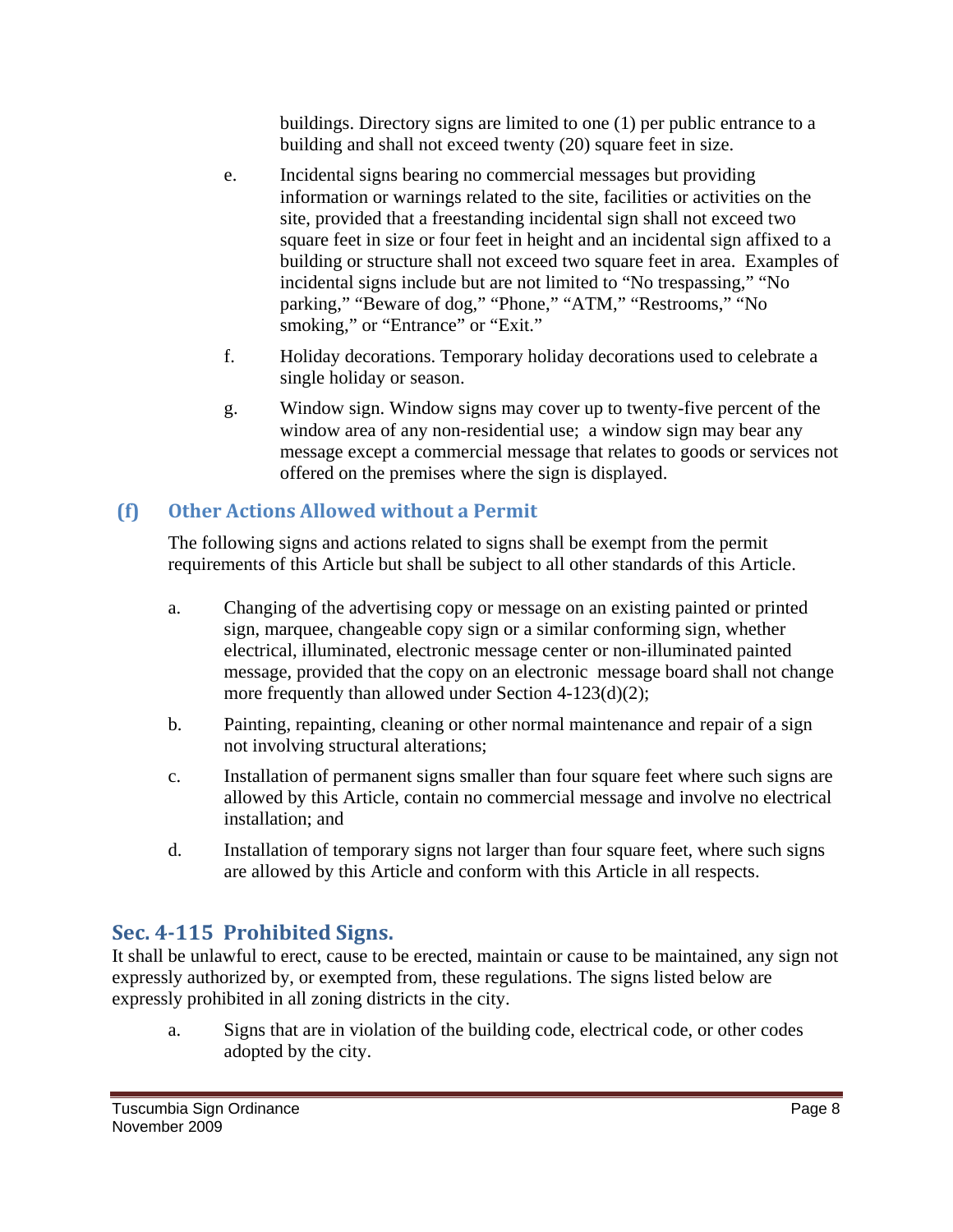- b. Portable signs except those specifically permitted in section 4-114.
- c. Beacons and searchlights.
- d. Wind signs consisting of one (1) or more pennants, ribbons, spinners, streamers or captive balloons or other objects or material fastened in such a manner as to move freely upon being subjected to pressure by wind (natural or otherwise) whether the sign contains a commercial message or not. Wind signs exclude holiday decorations.
- e. Inflatable signs and tethered balloons and objects animated by forced air.
- f. A sign that, in the opinion of the building inspector or other person charged with code enforcement constitutes a safety hazard.
- g. Any sign which simulates or imitates in size, color, lettering or design any traffic sign or signal, or which makes use of words, symbols or characters in such a manner to interfere with, mislead or confuse pedestrian or vehicular traffic.
- h. Signs consisting of any moving, rotating, flashing, or otherwise animated light or component, except for automatic reader boards allowed in accordance with Sec. 4-123(d)(2).
- i. Strips or strings of lights outlining property lines, sales area, rooflines, doors, windows, wall edges or other architectural features of a building. This prohibition does not include holiday decorations and community decorations. This prohibition does not include neon lighting on buildings. If neon is used to depict wording or logos, it will be calculated as part of the overall allowable signage.
- j. Signs on public land, other than those erected at the direction or with the permission of a public authority.
- k. Signs that emit audible sound, odor, visible matter such as smoke or steam, or involve the use of live animals.
- l. Signs or sign structures that interfere in any way with free use of any fire escape, emergency exit, or standpipes, or that obstruct any window to such an extent that light or ventilation is reduced to a point below that required by any provision of these regulations or any other regulation of the city.
- m. Signs that are of such intensity or brilliance as to cause glare or impair the vision of motorists, cyclists, or pedestrians.
- n. Signs that contain any lighting or control mechanism that causes unreasonable interference with radio, television, or other communication signals.
- o. Signs placed upon light poles, benches, bus shelters, waste receptacles or shopping cart corrals except those which identify the use of the object on which they are placed, i.e. "Cart Return," or "Bus Stop." Identification of an on-premise activity displayed on cart corrals is allowed but counts toward the maximum allowable square footage of signage allowed on the premises.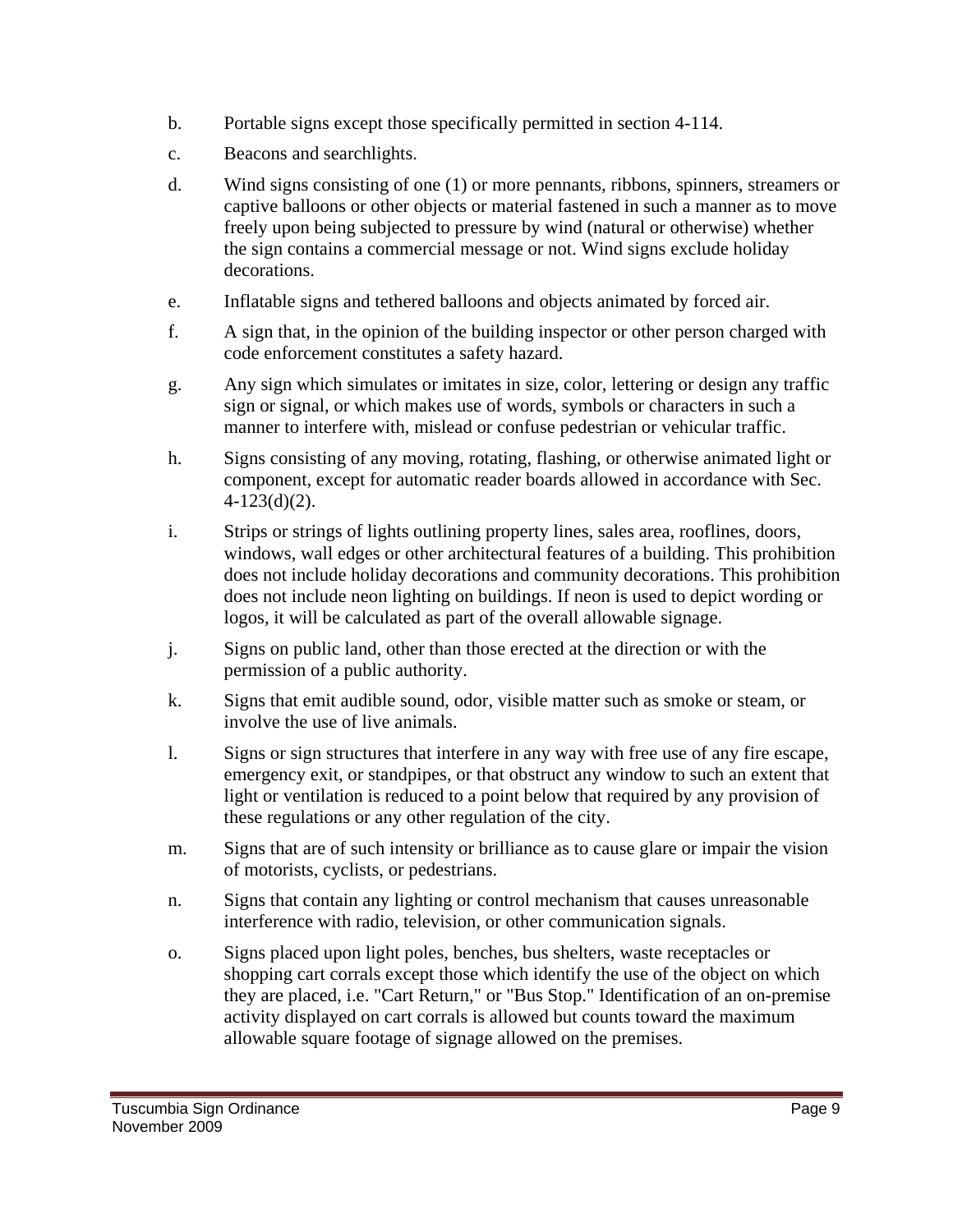- p. Signs erected on public utility poles, even if they are located on private property other than signs erected by a public authority for public purposes.
- q. Signs, other than historical markers or those identifying a natural feature, painted on or attached to trees, rocks, or other natural features.
- r Signs visible from a public right-of-way that use the word "stop" or "danger" or otherwise present or imply the need or requirement of stopping, caution, the existence of danger, or which for any reason are likely to be confused with any sign displayed or authorized by a public authority.
- s. Signs on any broadcasting or telecommunications tower or any antenna other than appropriate hazard/warning signs.

## **Sec. 4116. Permanent Signs.**

The following permanent signs are allowed in the City.

- **(a)**  *Freestanding signs.* **.**
	- **(1) Freestanding Signs Generally.**
		- a. Freestanding signs are allowed under this section as accessory uses to an occupied building in any zoning district except: residential districts; ; the FP-1 district; the Historic Overlay District;
		- b. Freestanding signs allowed under this section may bear any message; and
		- c. No permanent freestanding sign is allowed on any site without an occupied building. Such sites may have incidental and temporary signs allowed under this Article for the respective zoning districts. For a freestanding sign that is accessory to a building that is no longer occupied, see Section 4-128, Signs on Discontinued Uses.

## **(2) Standards.**

- a. The number, height and size of freestanding signs that are allowed depend on the location of the parcel in relation to highways, the amount of road frontage of the parcel, and the size of the occupied building on the site.
- b. The size of one face individual freestanding sign shall not exceed the "maximum size per side" shown in the applicable table below;
- c. Where more than one freestanding sign is allowed on a site, the total size of the largest faces on each of the freestanding signs shall not exceed the "maximum total size" shown in the applicable table below;
- d. The height of a freestanding sign shall not exceed the maximum height shown in the applicable table below.
- **e.** The total number of freestanding signs on a site shall not exceed the "maximum number of signs" shown in the applicable table below.
- **f.**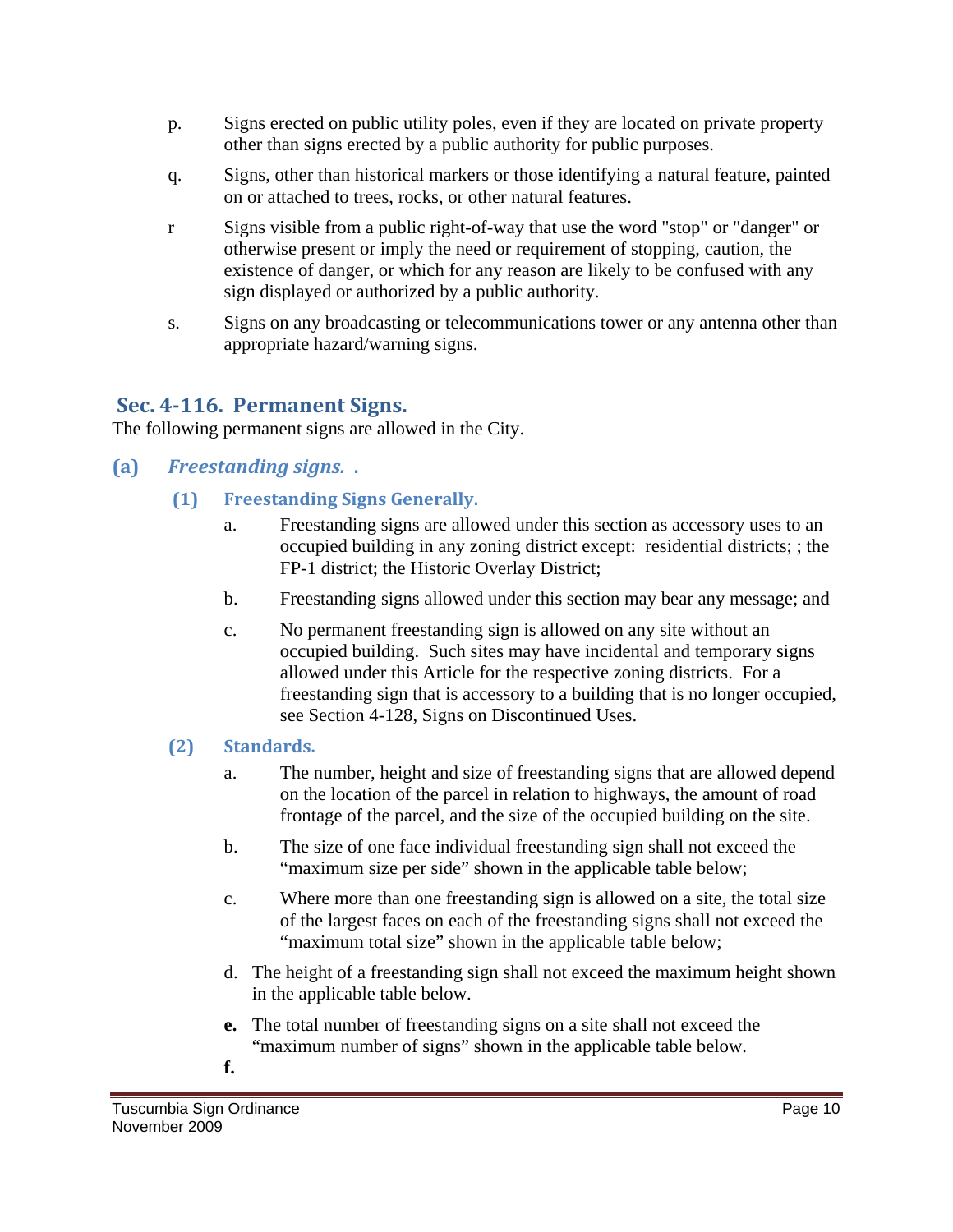### **Table 4-116-A**

This table applies to all single-occupant buildings except those with frontage on state or federal highways, and multi-occupant buildings with less than 15,000 square feet of gross leasable area.

| <b>Maximum Size</b><br>per Side | <b>Maximum Total</b><br><b>Size</b> | <b>Maximum</b><br><b>Number</b>        | <b>Maximum Height</b> |
|---------------------------------|-------------------------------------|----------------------------------------|-----------------------|
| 120                             | 150                                 | 1 per street<br>frontage,<br>maximum 2 | 25                    |
| 150                             | 175                                 | 1 per street<br>frontage,<br>maximum 2 | 12                    |

### **Table 4-116-B**

This table applies to any single-occupant that has frontage on a state or federal highway.

| <b>Maximum Size</b> | <b>Maximum Total</b> | <b>Maximum</b>                        | <b>Maximum Height</b> |
|---------------------|----------------------|---------------------------------------|-----------------------|
| per Side            | Size                 | <b>Number</b>                         |                       |
| 200                 | N/A                  | 1 per 200 feet of<br>highway frontage | 50                    |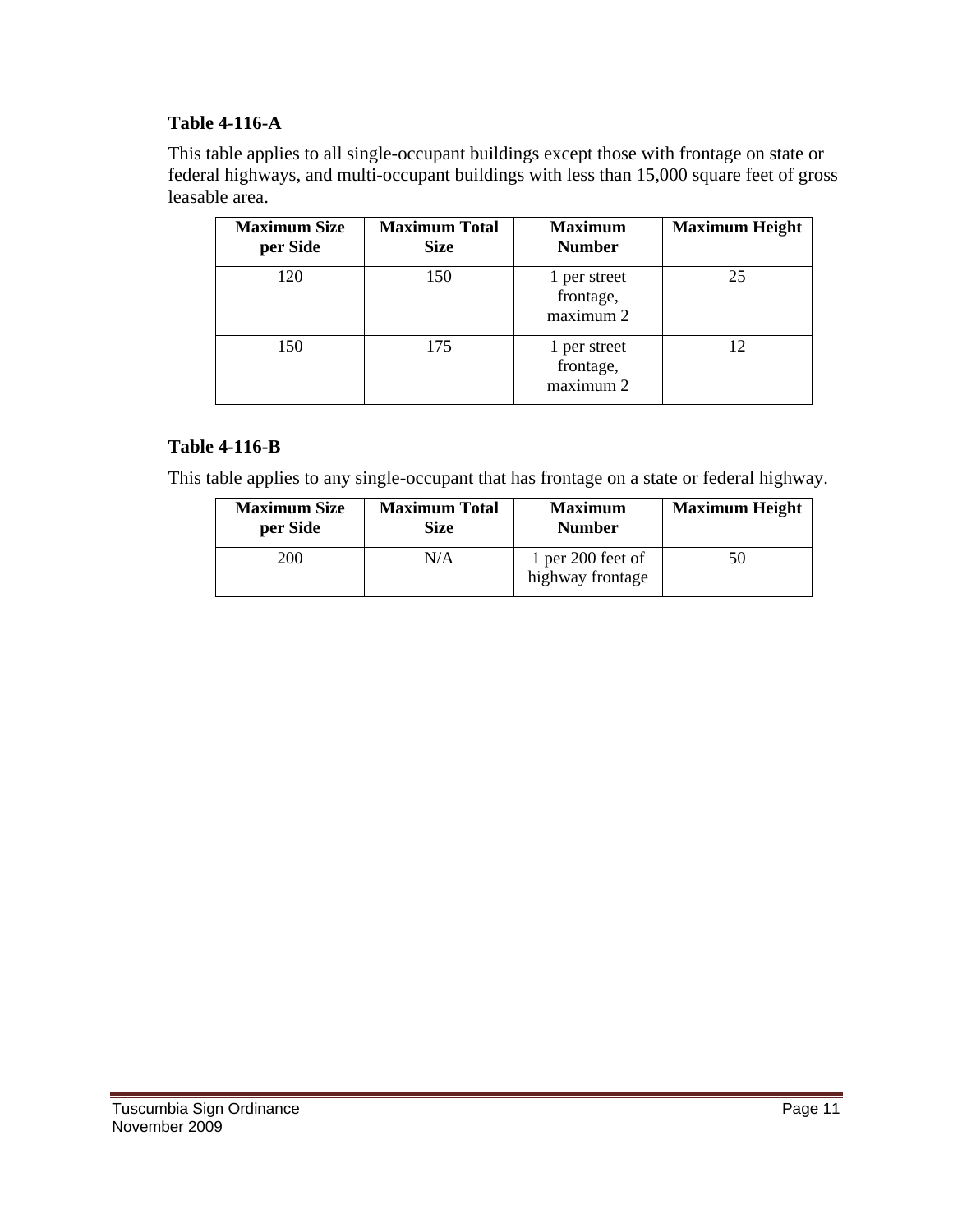### **Table 4-116-C**

| <b>Gross Leasable Area</b>        | <b>Maximum</b><br>Size per<br><b>Side</b> | <b>Maximum</b><br><b>Total Size</b> | <b>Maximum</b><br><b>Number</b>           | <b>Maximum</b><br>Height |
|-----------------------------------|-------------------------------------------|-------------------------------------|-------------------------------------------|--------------------------|
| Use with 15,000 to 30,000 sq. ft. | 120                                       | 150                                 | 1 per street<br>frontage,<br>maximum<br>2 | 25                       |
| Use with 30,000 to 65,000 sq. ft. | 200                                       | 250                                 | 1 per street<br>frontage,<br>maximum<br>2 | 25                       |
| Use with more than 65,000 sq. ft. | 300                                       | 350                                 | 1 per street<br>frontage,<br>maximum<br>2 | 35                       |

For any use with frontage on a state or federal highway, the maximum sign height is 50 feet and such a use may install one additional freestanding sign for each 200 feet of highway frontage. If a use with frontage on a state or federal highway has less than 30,000 square feet, the size standards that otherwise apply to uses with more than 30,000 square feet shall apply to that use.

#### **(b) Building signs.**

- (1) Building signs are allowed under this section as accessory uses to an occupied building in any zoning district except: residential districts; the FP-1 district; and the Historic Overlay District.
- (2) Building signs on any single development site shall not exceed a total of two and one-half (2 1/2) square feet per linear foot of the main or entry facade. Multi-story structures with outside entrances to establishment on each floor may multiply the allowable building signage area by the number of floors. Prorating of allowable building signage among building tenants shall be the responsibility of the owner or property manager, not the building inspector or planning commission.
	- a. Projecting signs--Projecting signs shall not project into the public right-of-way. Signs projecting over pedestrian right-of-ways shall provide a minimum of eight (8) feet vertical clearance.
	- b. Shopping center--When determining the allowable exterior sign area for shopping centers and neighborhood shopping centers, where it cannot be determined which facade is the main or entry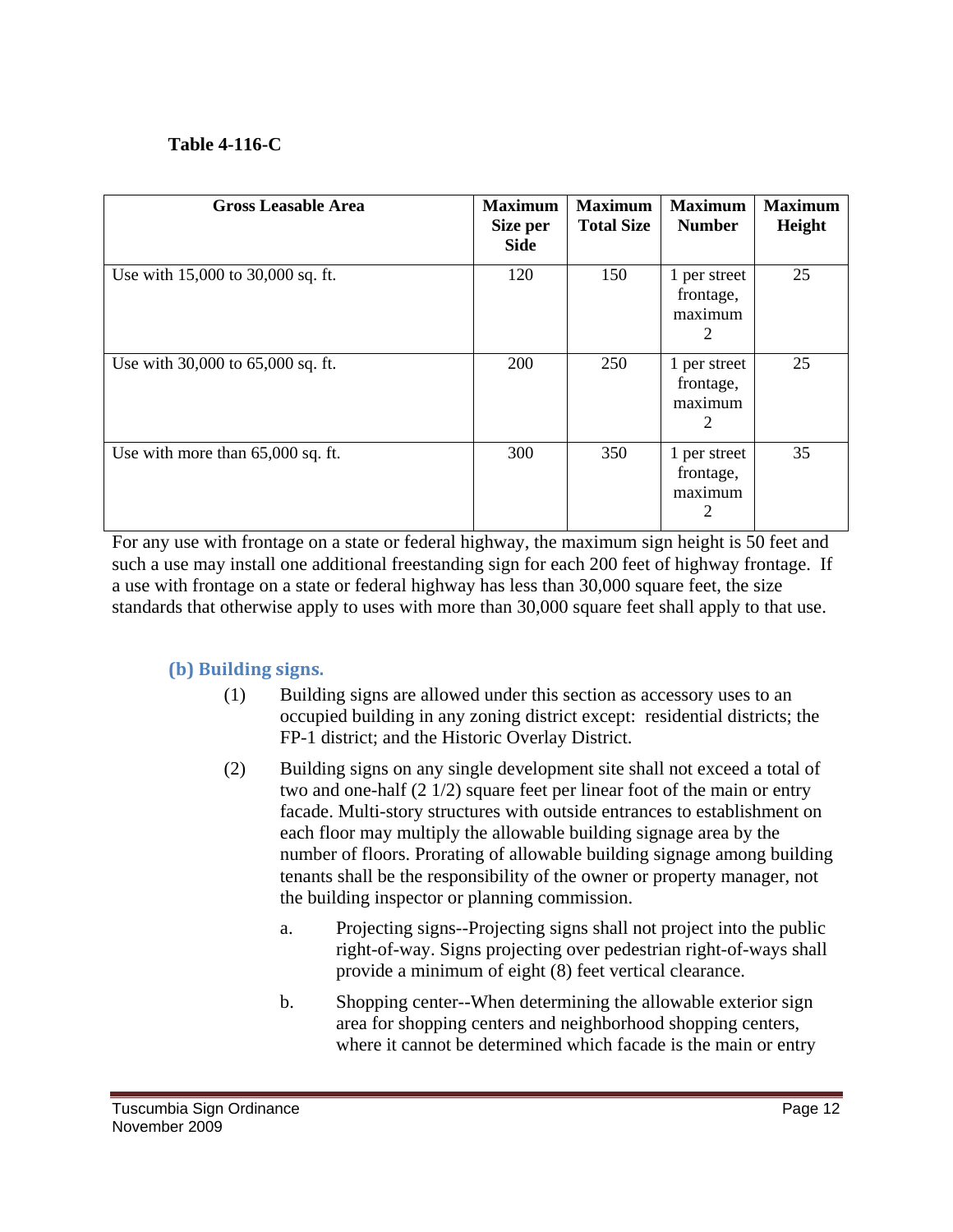facade, the longest single exterior elevation of the structure shall be used.

## **(c) Neighborhood or center identification marker.**

A neighborhood or center identification marker shall be allowed as an accessory use to a residential neighborhood, an office park, an industrial park or other area involving multiple occupants but not eligible for a shopping center sign. A neighborhood identification marker shall contain no commercial message other than the name of the neighborhood, office park, office park, industrial park or other area of the community. The neighborhood identification marker shall be located on private property within the boundaries of the neighborhood, office park, industrial park or other area which it denotes; no such marker shall be located within the public right-of-way. Size shall be limited to one hundred (100) square feet in total display area One sign or a pair of such signs shall be permitted at each entrance from an arterial or collector perimeter road; the total sign area of the sign(s) at one entrance shall be 100 square feet. The signs shall be groundmounted or monument style. Like all other signs, these signs are subject to limitations protecting the clear-sight triangle at intersections (see section 4-  $123(b)(1)$ ).

### **(d) Multifamily residential signs.**

- (1) Multi-family residential signs, as defined and regulated by this section, are allowed in the R-4, RMF-1, MH-1, P.R.D., and RVP districts as accessory uses to apartment houses, condominium projects, mobile home parks, recreational vehicle parks or any other lawful grouping of residential uses.
- (2) Permits are required for all signs located on multi-family residential properties whether on a single lot or on multiple lots under the same ownership and/or management and/or development name. The following requirements apply to multi-family residential sites:
	- a. Wall sign--Thirty-two (32) square feet; or,
	- b. Freestanding sign--Thirty-two (32) square feet per side.
	- c. One (1) sign of either type is allowed at each entrance from a public street or perimeter road.

### **(e) Banners***.*

Banners are allowed under this section as accessory uses to an occupied premises in any zoning district except: residential districts; the FP-1 district; and the Historic Overlay District. Banners are subject to the following provisions:

- (1) Each banner requires a separate permit.
- (2) Banners for a single address are limited to three (3) banners per calendar year. After three (3) permits have been issued, no additional permits shall be issued for the remainder of the calendar year.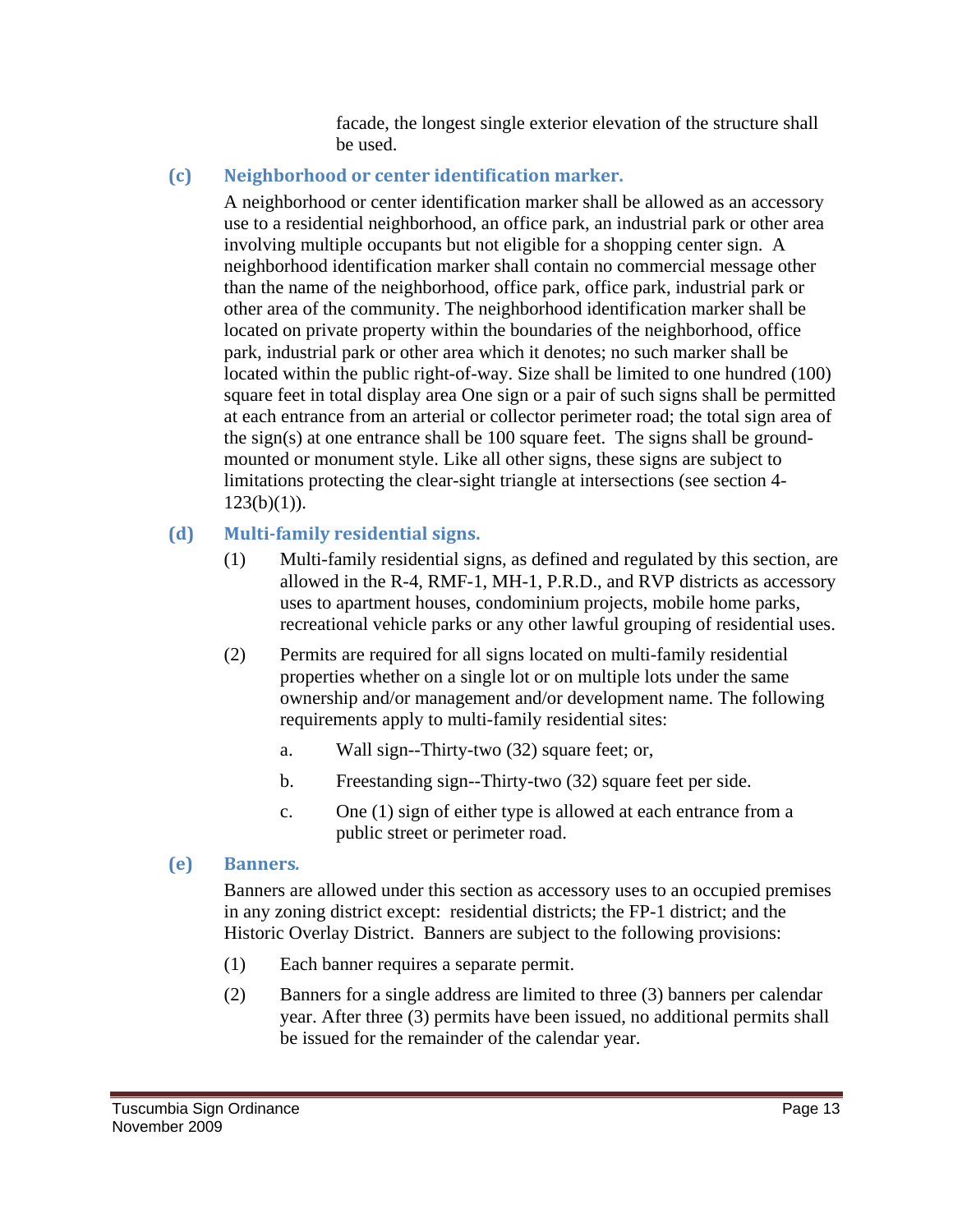- (3) Display period for a banner permit is shall not exceed thirty (30) calendar days from the date of issuance of the permit or date of initial display. Periods of display without a valid banner permit will count against future banner permits and treated as a violation of this Article.
- (4) Banners may contain any message except a commercial message related to products or services not offered on the premises where the sign is located.
- (5) Banners shall be limited to a maximum size of fifty (50) square feet.
- (6) Banners must be attached to buildings or other structures on the property and cannot be attached to freestanding signs, fences, or attached to or suspended between stakes or poles driven into the ground.

# **Sec. 4117 Product Displays, Sales Devices, Menu Boards.**

Outdoor product displays with labels or signs, sales and vending devices and menu boards are allowed in Freestanding signs are allowed under this section as accessory uses to an occupied premises in any zoning district except: residential districts; the FP-1 district; and the Historic Overlay District.

- (a) Nothing in this Article shall prohibit or limit the outdoor display of products where allowed under the zoning ordinance, although a particular product may be a thing which would be prohibited by this Article if used as a sign and although one or more such products may have on them permanent labels that might otherwise fall under this Article. This Article shall, however, apply to any sign, banner, pennant, or other attention-attracting device affixed to a product displayed outdoors. For example, the label "Chevrolet" on an automobile or "John Deere" on a tractor shall not be considered a sign for purposes of this Article, but a separate sign attached to such a product shall be considered a sign and subject to regulation.
- (b) Signs on gasoline pumps, vending machines, news racks and similar machines and devices used for the sale or dispensing of products shall be allowed without a sign permit if they do not flash and if they are either not legible from any public right-of-way, public property or private property other than the site on which the sign is located; or they consist entirely of letters, numerals or symbols that are less than four inches in height. All other signs on vending machines, gas pumps, news racks and similar machines and devices shall be considered "signs" and shall be subject to all of the regulations of this Article.
- (c) In districts where drive-through and drive-up facilities are allowed, menu boards or other instructional or informational devices related to the drive-through or drive-up facilities shall be allowed without a sign permit, provided that such device is less than 12 square feet in size, and that the only words, numerals, symbols or pictures on such device that are legible from any location other than the site on which it is located shall include no commercial message but shall simply identify the device as a "menu," "directory," "instructions," "information" or something similar. If such a menu board or other device is larger than four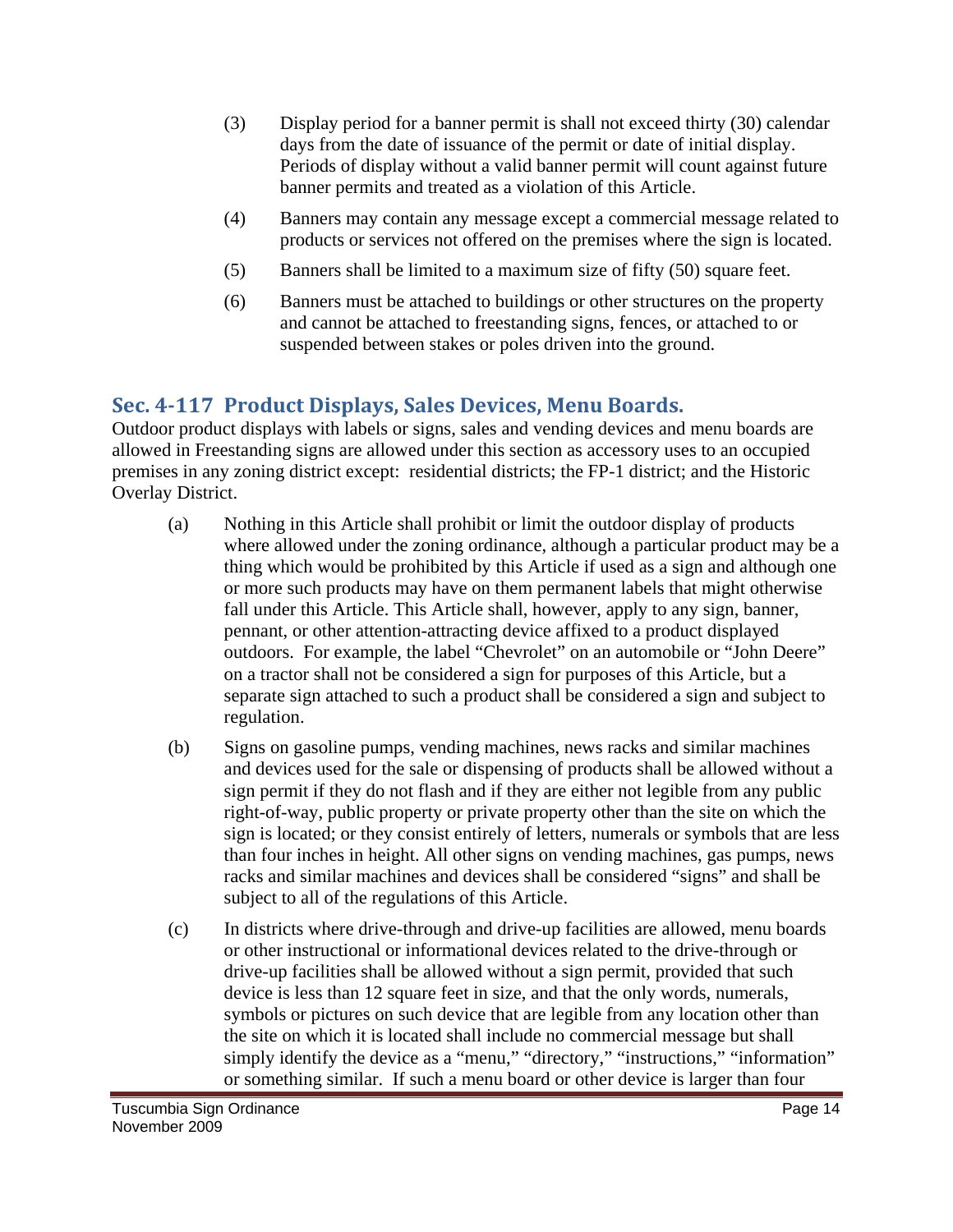square feet or if it is electrified, it shall require a permit. A menu board conforming with this paragraph shall not be counted in computing the total area of signs on a site.

### **Sec. 4118 Flags.**

Flags shall be allowed as accessory uses in accordance with the following provisions:

#### **(a) Residential Districts.**

Flags shall be allowed in residential districts ad the FP-1 and MH-1 districts in accordance with the following provisions.

- (1) No flag in these districts shall bear any commercial message;
- (2) The maximum number of flagpoles on one site shall be one;
- (3) The maximum height of a flagpole shall be 25 feet;
- (4) The maximum size of a flag shall be five feet by eight feet.
- (5) See separate provisions for flags at institutional uses in these districts in Sec. 4-  $119(c)$ .

#### **(b) NonResidential Districts.**

Flags shall be allowed in any zoning district other than those that are subject to subsection (a) of this section in accordance with the following provisions:

- (1) A flag bearing a commercial message shall be considered a sign and shall be included in computing the maximum sign area and maximum number of signs allowed on a site;
- (2) The maximum number of flagpoles on one site shall be three;
- (3) The maximum height of a flagpole shall be the maximum height allowed for a freestanding sign in that location, plus five feet;
- (4) There shall not be more than two flags per pole at any one time;
- (5) The largest dimension of a single flag shall not exceed one-third of the height of the flag pole; if there are two flags on a pole, the total height of the two flags shall not exceed one-third of the height of the flag pole. .

## **Sec. 4119 Signs for Institutional Uses.**

The following signs shall be allowed for schools, religious institutions and other institutional uses lawfully located in the Institution zoning district or in a residential district, or in the FP-1 or MH-1 zoning districts: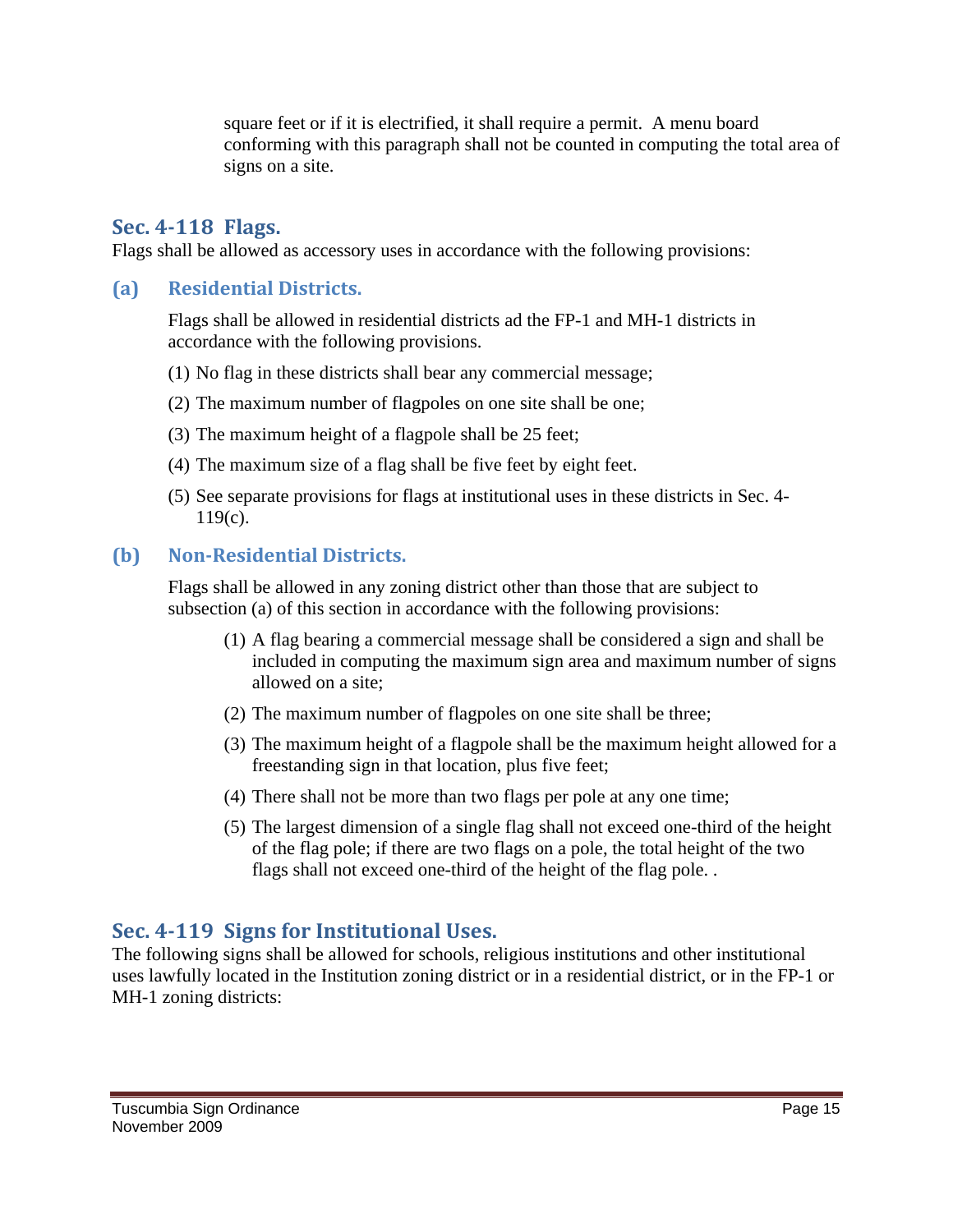## **(a) Detached Sign.**

Each such use may have one detached freestanding sign, not to exceed thirty-two (32) square feet in area or eight (8) feet in height. The freestanding sign may include reader board signs, not to exceed thirty percent (30%) of the sign area. Such signs may be illuminated and may not be located closer than ten (10) feet from the pavement edge or edge of a street, nor closer than twenty-five (25) feet from any property used exclusively for residential purposes.

## **(b) Wall Signs.**

Each such use shall also be allowed one wall sign for each public entrance to the institutional use; such wall signs shall not exceed six (6) square feet each and shall not be separately illuminated.

## **(c) Flags.**

Each such use shall be allowed to display flags, subject to the following standards:

- (1) No flag at such a use shall bear any commercial message;
- (2) The maximum number of flagpoles on one site shall be three;
- (3) The maximum height of a flagpole shall be 35 feet;
- (4) The largest dimension of a single flag shall not exceed one-third of the height of the flag pole; if there are two flags on a pole, the total height of the two flags shall not exceed one-third of the height of the flag pole.

# **Sec. 4120 Miscellaneous Permanent Signs.**

## **(a) All Zoning Districts.**

The following signs are allowed in all zoning districts:

## **(1) Address Signs.**

In addition to all other signs allowed, each premises with a separate address may display one sign displaying that address but containing no commercial message, subject to the following standards: the address sign shall not exceed two square feet in area and, if freestanding, shall not exceed four feet in height; the address sign shall not be separately illuminated.

## **(2) Incidental Signs.**

Additional signs, permanent or temporary, of not more than two (2) square feet in area are allowed, provided that such signs contain no commercial message and are not separately illuminated. If such signs are freestanding, they shall be no more than four feet in height.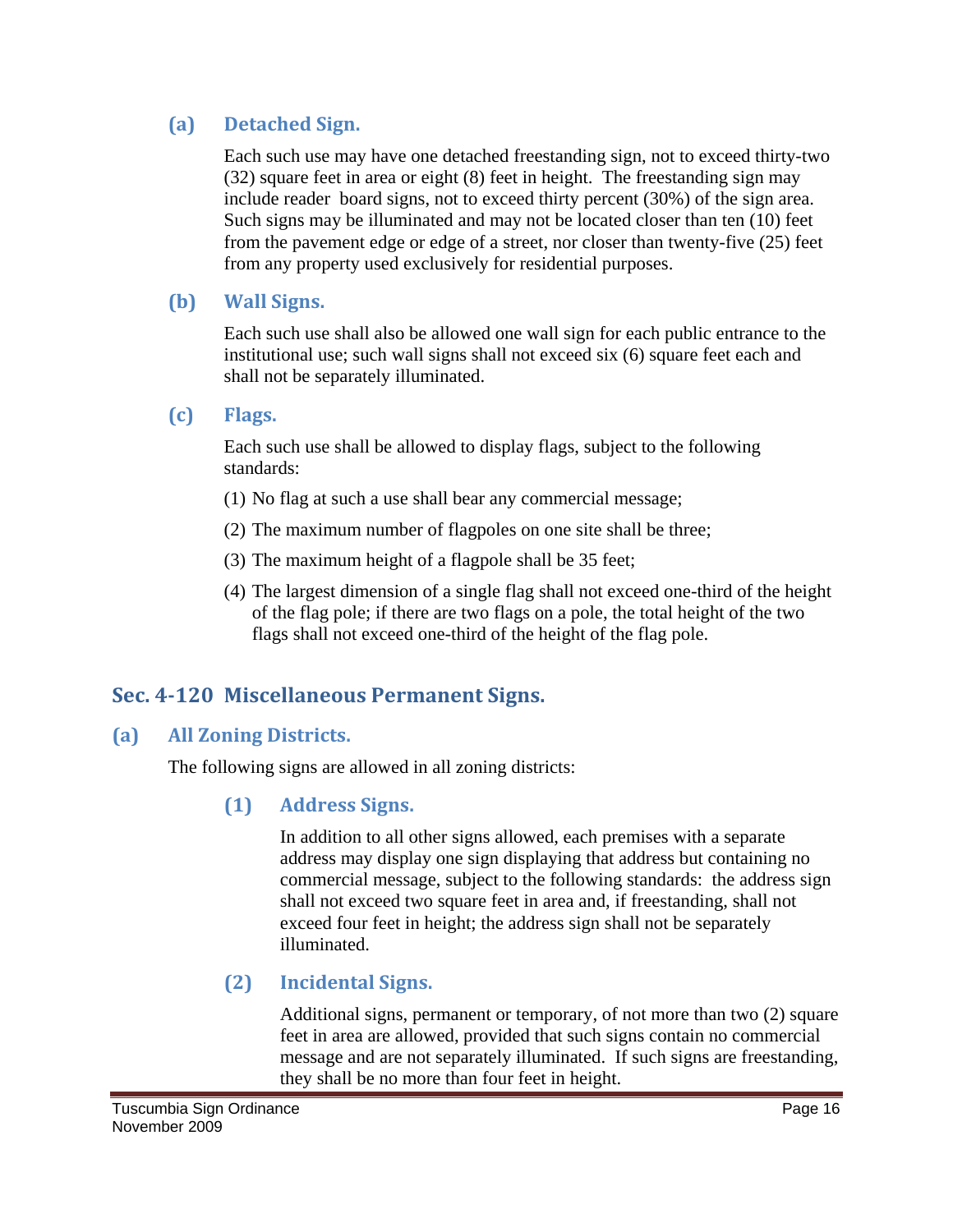### **(b) Certain Zoning Districts.**

Any site which includes required off-street parking, other than driveway parking at a single-family residence, may have signs conforming with the Manual of Uniform Traffic Control Devices and containing no commercial message in required off-street parking areas

## **Sec. 4121 Temporary Signs.**

### **(a) Nonresidential Districts**

The following temporary signs are allowed in any zoning district except: residential districts; the FP-1 district; and the Historic Overlay District.

#### **(1) Purposes.**

Provisions for temporary signs in nonresidential areas are intended to serve several purposes: to provide for the display of a variety of messages that are not commercial messages; to provide information about changes in commercial activity at a site; to provide information about new commercial activity at a site, for which there is no permanent sign; and to provide information about the availability of property for sale.

#### **(2) Messages.**

A temporary sign in nonresidential areas may bear any message except a commercial message related to goods, services or activities not offered on the lot or parcel on which the sign is located; for purposes of this section, the sale, lease or rental of property shall be considered as occurring on the site of the property offered.

#### **(3) Number.**

Not more than three (3) temporary signs, other than window signs, may be displayed on any single lot or parcel at one time.

#### **(4) Size.**

No more than one temporary sign on a site at any time shall exceed thirty-two (32) square feet in size; any other temporary sign displayed on the site at the same time may not exceed twelve (12) square feet in size.

#### **(5) Period of Display.**

- a. A sign bearing a message that relates to an event, such as a grand opening, a sale, a community event, or an election shall be removed within seven (7) days after the conclusion of that event.
- b. A sign bearing a commercial message related to the sale, rental or lease of the property may be displayed for a length of time ending upon the execution of a lease, closing of a sale, or transfer of occupancy, whichever occurs first.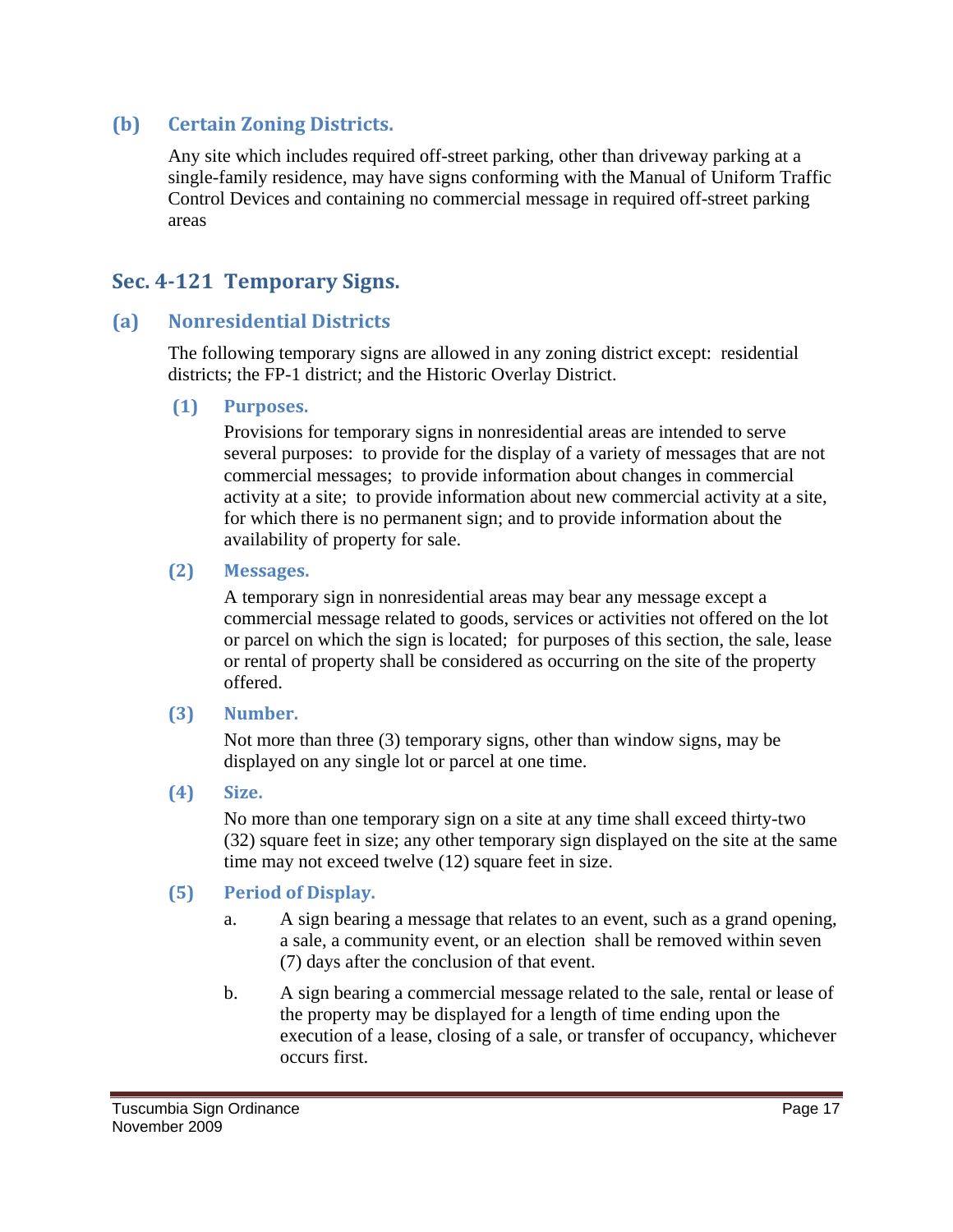c. When there is no permanent freestanding sign on a site, a temporary freestanding sign on that site may be displayed for a period of up to sixty (60) days or until the permanent sign is erected, whichever occurs first.

## **(6) Identification.**

A temporary sign shall bear either as part of the sign message or on the back of the sign identification and contact information for the person or entity placing the sign. Any temporary sign lacking such information shall be deemed an abandoned sign and shall be subject to immediate removal.

## **(b) Residential Districts**

The following temporary signs shall be allowed for any single-family residence, including detached residences, attached residences, and, where otherwise allowed, mobile homes.

- a. Up to a total of four freestanding signs, none of which shall exceed seven square feet in size or five feet in height.
- b. The temporary signs may bear any noncommercial message.
- c. Not more than three of the temporary signs at any one time may bear commercial messages related to temporary activities lawfully conducted on the premises, including the sale, lease or rental of the premises, or the occasional sale of personal goods (yard sale).
- d. Any temporary sign bearing a message related to an occasional sale shall be removed within twenty-four (24) hours of the end of such sale.
- e. Any temporary sign bearing a message related to the sale, rental or lease of the premises shall be removed within seven (7) days of the execution of the lease or rental agreement, the transfer of title to the property, or the transfer of occupancy of the property, whichever shall first occur.
- f. Any temporary sign related to an election or other event shall be removed within seven (7) days after the end of the event.

# **Sec. 4122 Signs Allowed in Public RightofWay.**

The only signs that are allowed in the public right-of-way in the City are:

- 1. Signs conforming to the *Manual of Uniform Traffic Control Devices* and bearing no commercial message;
- 2. Other signs bearing no commercial message and installed by employees or officials of the City, Colbert County, a state or federal agency in the course of their governmental duties;
- 3. Signs required by a state or federal statute;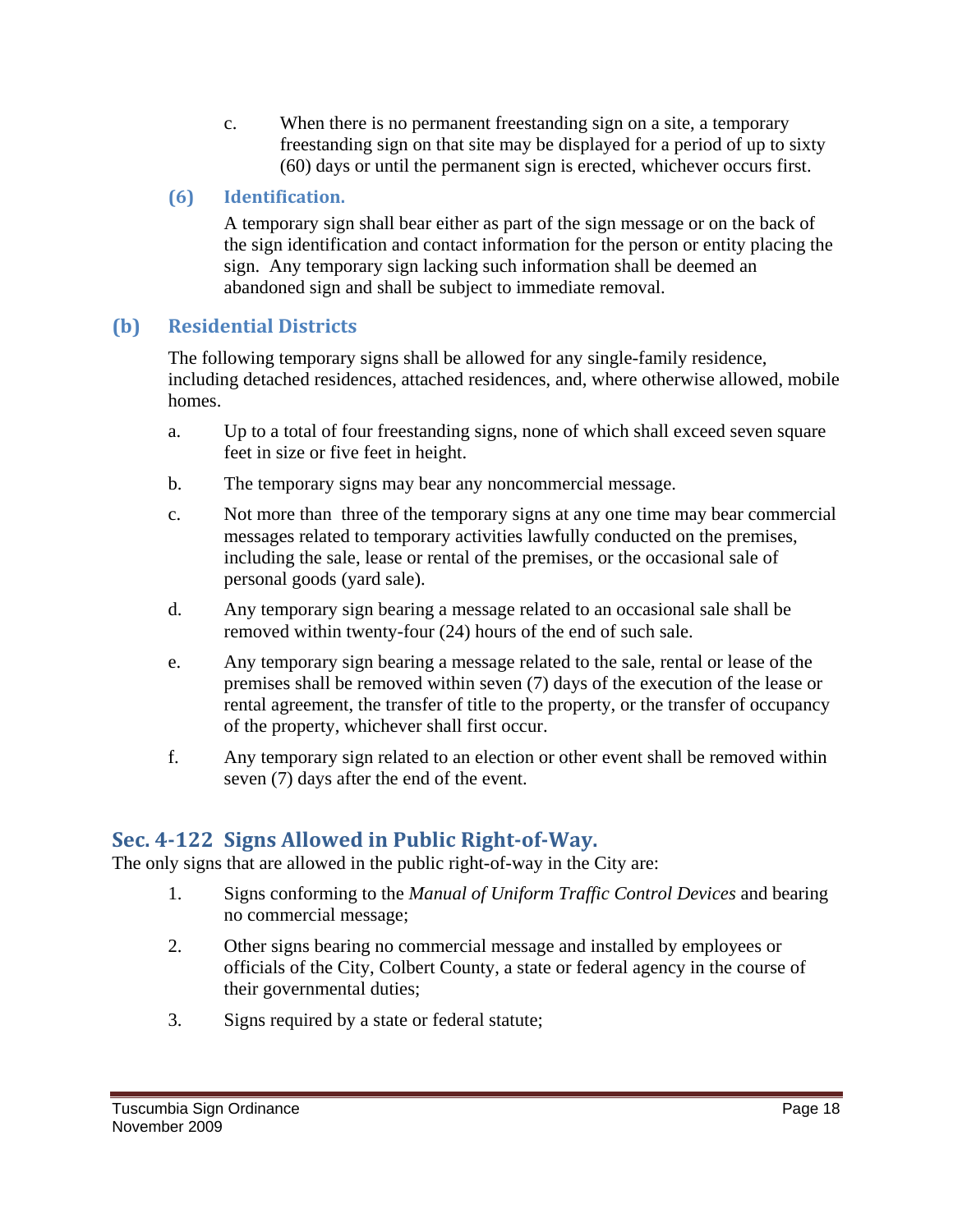- 4. Signs installed by public utilities in their rights-of-way or on their facilities and bearing no commercial message other than such message is necessary to identify the use;
- 5. Signs installed by a transit company or agency with a franchise or other right to operate in the City, where such signs are installed along its routes and relate to schedules or other information about the transit route;
- 6. Any educational or religious institution or any place of public assembly operated by a nonprofit organization exempt from federal income taxes under Section  $501(c)(3)$  of the Internal Revenue Code may install directional signs in the public right-of-way, subject to the following requirements:
	- a. Such signs shall bear no commercial message;
	- b. One institution may install up to three such signs but no more than three such signs;
	- c. Each such sign shall be located within one mile or less from the institution to which it provides direction;
	- d. Such signs shall conform with the Manual of Uniform Traffic Control Devices in design and installation;
	- e. Such a sign may be installed only after the issuance of a permit, which shall be issued by the building official upon demonstration that the sign and its proposed location will conform with all of the standards of this sub-section;
	- f. Where installed on a sidewalk, such a sign shall be installed in such a way that it does not impair the accessibility of the sidewalk under the Americans with Disabilities Act;
	- g. Any sign installed in violation of any part of this section shall be removed at the expense of the institution identified on the sign;
	- h. The location of such signs along any state highway may require a separate permit from the Alabama Department of Transportation;
- 7. Signs announcing civic events, subject to the following standards:
	- a. A "civic event" shall be deemed to be any event, other than an election, occurring on a specific date or dates, and not a continuous activity, provided that such event is sponsored by a qualified organization;
	- b. A "qualified organization" for purposes of this section shall be the City of Tuscumbia, Colbert County, a public school district operating under the laws of the State of Alabama, or a non-profit organization organized or registered to do business in Alabama and meeting one or more of the following criteria:
		- i. The organization owns or operates one or more physical facilities in Colbert County; and/or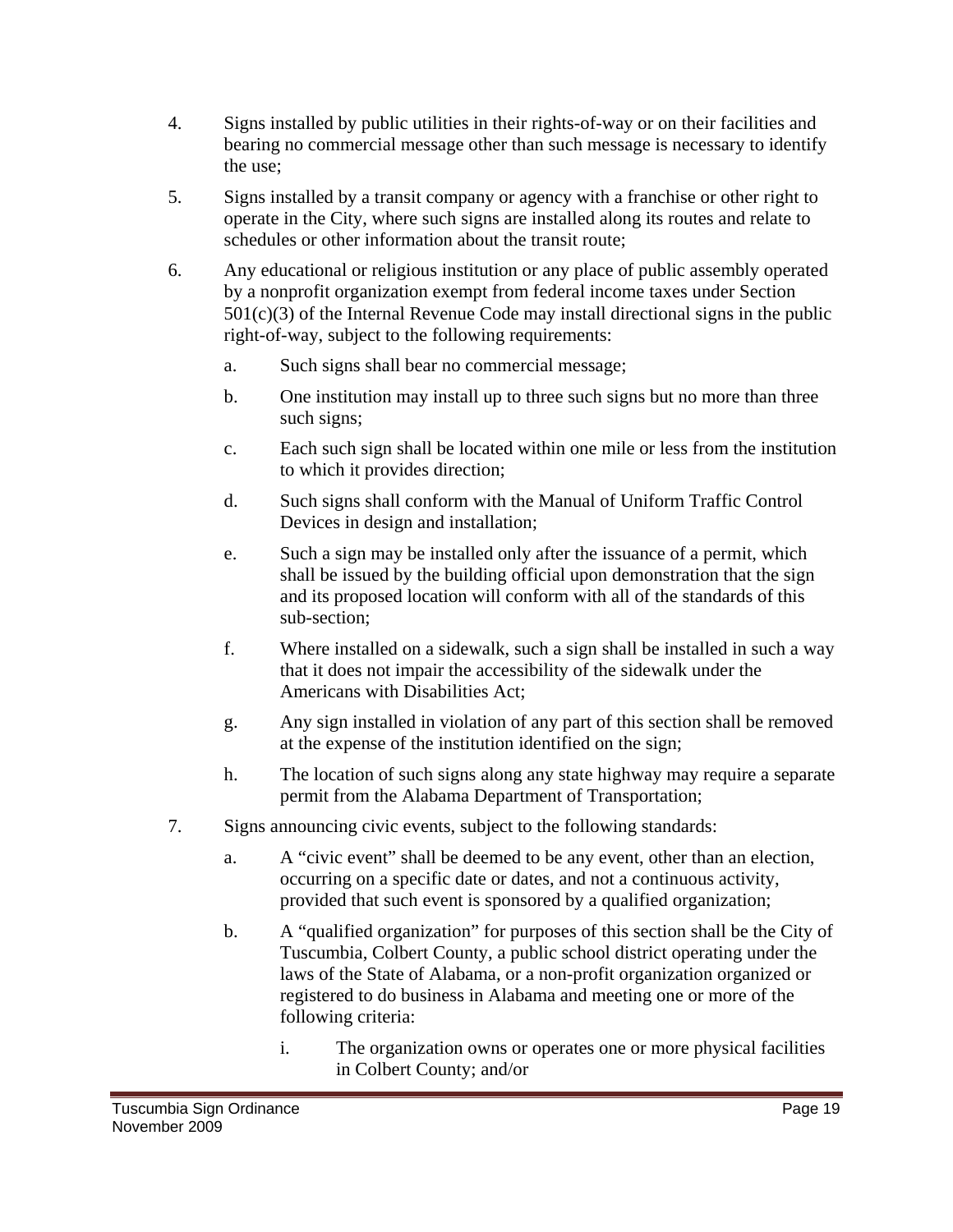- ii. The organization maintains a permanent office in Tuscumbia; and/or
- iii. If the organization has no physical office or other physical facility in Tuscumbia, a majority of its directors are residents of Colbert County.
- c. Such signs shall be erected not more than two weeks before the beginning of the event and shall be removed within five days after the conclusion of the event;
- d. All other signs for such events shall be provided, installed and removed by the organization sponsoring the event or by affiliated persons or organizations.
- e. Such signs shall bear no commercial message, except as follows: where a business or other organization sponsors the event, not more than five percent of the area of each sign may be devoted to a commercial or noncommercial message provided by that sponsor;
- f. There shall be no fee for the installation of such signs. If such signs are not removed by the specified date, they may be removed by the City, with the costs of removal assessed to the sponsor(s) of the event. and
- 8. In residential districts only, a resident, occupant or owner of property abutting the public right-of-way may place temporary signs that are allowed on the abutting lot in the portions of the right-of-way not used for travel and maintained as part of the individual lot.

## **Sec. 4123 Design, Construction, Location and Maintenance of Signs.**

# **(a) Compliance with Building and Electrical Code Requirements.**

All permanent signs and the illumination thereof, shall be designed, constructed and maintained in conformity with the applicable provisions of International Building Code and other codes adopted by the city. Wherever there is inconsistency between this Article and the building code, electrical code or other code, the more restrictive requirement shall apply.

## **(b) Placement and clearance standards.**

- (1) No sign located near an intersection and within and described in Section 6.1 of the Zoning Ordinance shall obstruct the view between two and one-half feet and ten feet above the centerline grade of the intersecting streets.
- (2) No sign structure shall be erected that impedes use of any fire escape, emergency exit, or ventilation opening.
- (3) No freestanding sign shall project into a public right-of-way. All freestanding signs shall be setback to any lot line adjacent to a public right-of-way.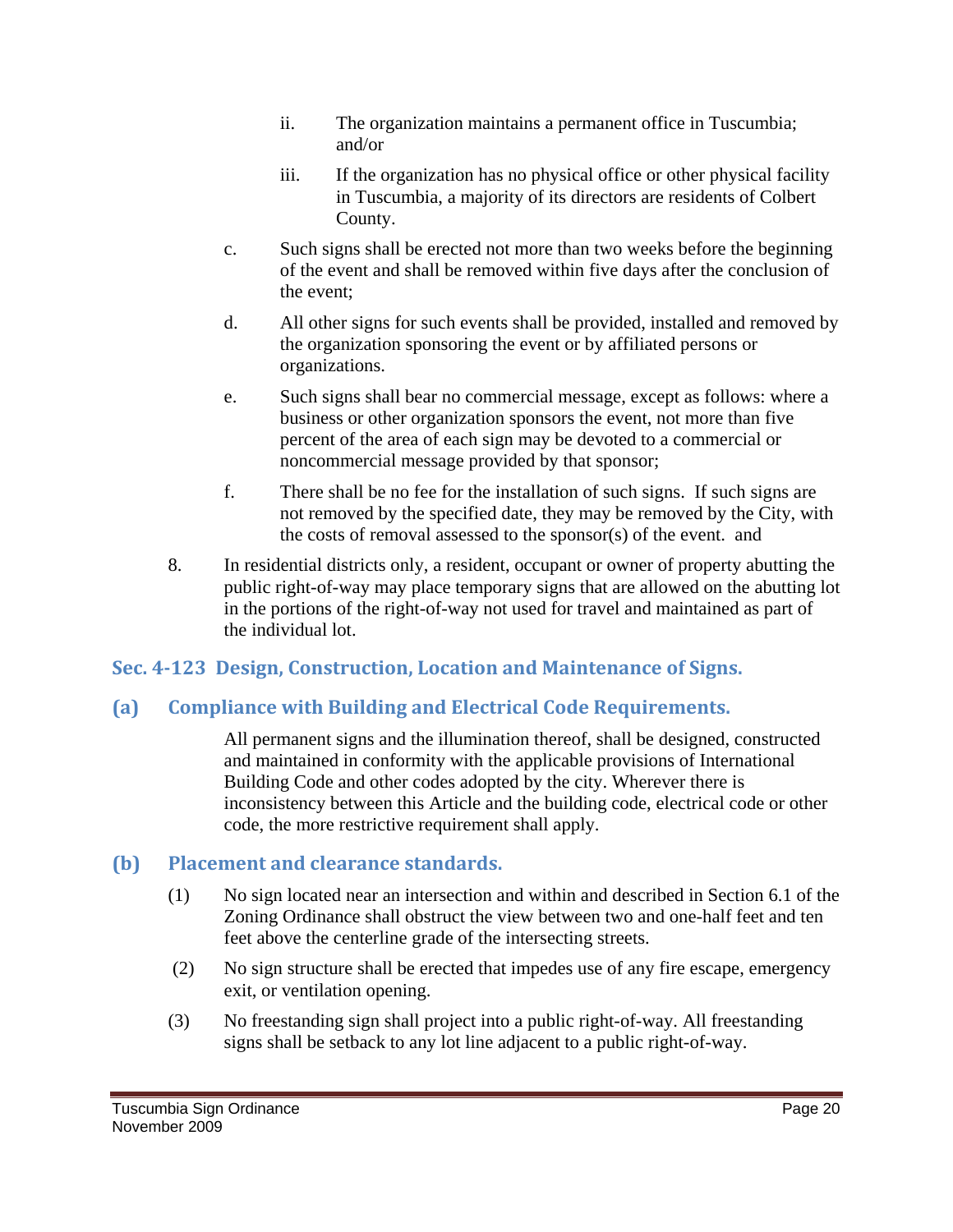- (4) No sign shall be located so that it blocks the free air flow through windows in residential units.
- (5) No freestanding sign shall be located in a public drainage or utility easement without an encroachment permit from the manager, street department, and/or the utility department manager prior to the issuance of a sign permit.

# **(c) Illumination Standards, Generally.**

- (1) Sign lighting shall not be designed or located to cause confusion with traffic signal or similar warning signs.
- (2) Devices that illuminate a sign or signs shall be placed and shielded so that direct light shall not be cast into the eyes of pedestrians, cyclists or motorists entering or using a street, road or highway. LED reader boards shall automatically turn down the lighting intensity during non-daylight hours to be legible without glare.
- (3) The illumination of signs shall comply with the lighting standards as set forth in the International Building Code and other codes adopted by the city.

## **(d) Flashing Signs, Moving Signs and Reader Boards.**

## **(1) General Rule**

Signs that move, flash or simulate movement are prohibited except as allowed under this section. A reader board is considered a different classification of sign under this Article; conversion of an existing sign to a reader board or to add reader board elements to it is allowed only if the modified sign will conform with all standards in this Section and with all other applicable standards related to the location, height, size and other characteristics of the sign.

## **(2) Rules for Reader Board Signs Allowed under this Article.**

Automatic reader boards shall be allowed only in those districts in which "reader board, automatic" is listed as a permitted sign type and shall be subject to the following additional restrictions:

- a. Such technology shall be programmed so that the message or image on the sign changes no more often than once every two seconds.
- b. There shall be no effects of movement, flashing, scintillation, or similar effects in the individual images.
- c. Changes of image shall be substantially instantaneous as seen by the human eye and shall not use fading, rolling, window shading, dissolving or similar effects as part of the change.
- d. Video technology in signs shall use automatic level controls to reduce light levels at night and under cloudy or other darkened conditions, in accordance with the following standards.
	- 1. All electronic or digital display unit reader boards shall have installed ambient light monitors, and shall at all times allow such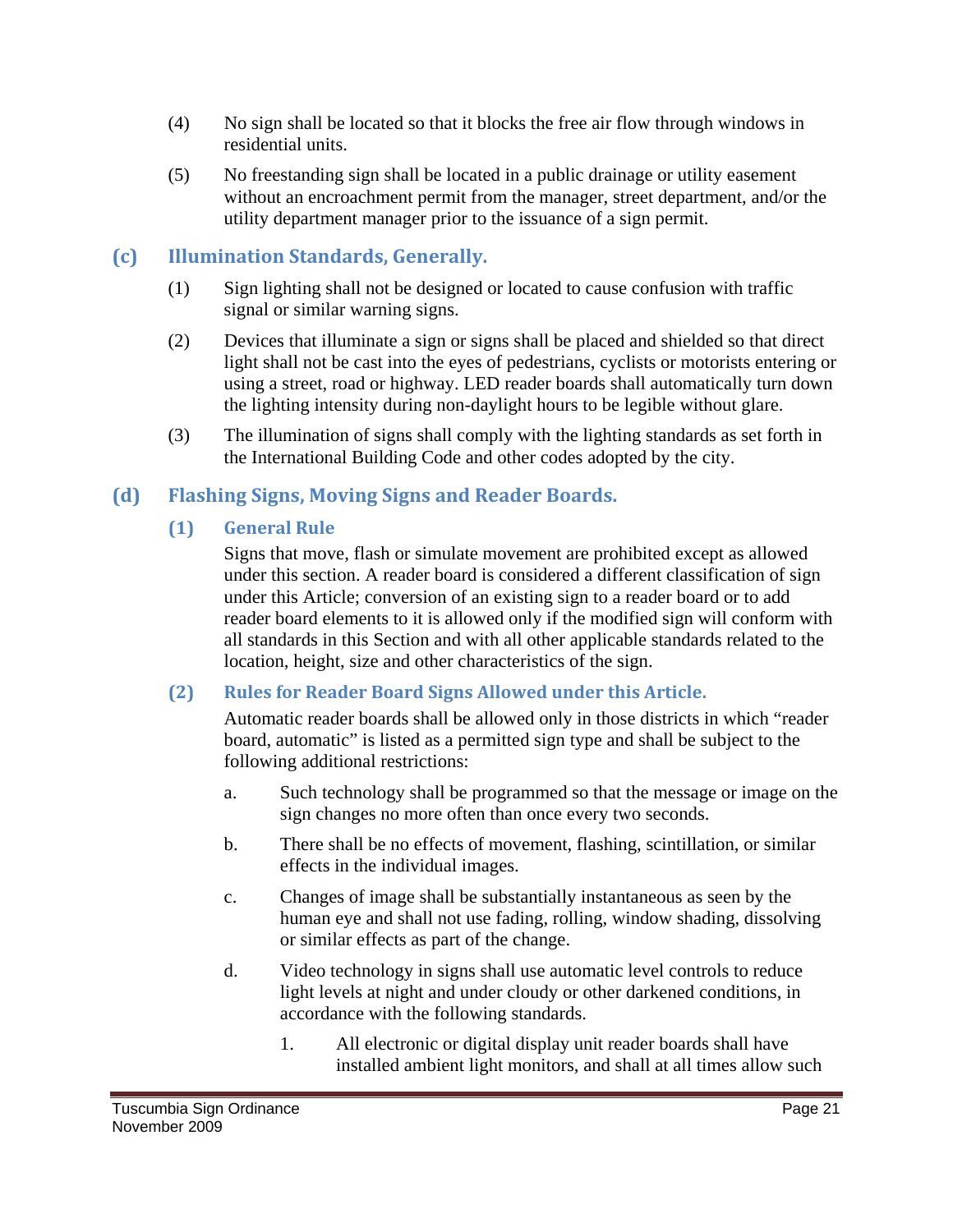monitors to automatically adjust the brightness level of the electronic board based on ambient light conditions.

- 2. Maximum brightness levels for electronic or digital reader boards shall not exceed 5,000 nits when measured from the billboard's face at its maximum brightness, during daylight hours and 500 nits when measured from the board face at its maximum brightness between dusk and dawn, i.e., the time of day between sunrise and sunset.
- e. Any sign using electronic or electro-mechanical technology for a reader board, which malfunctions, fails, or ceases to operate in its usual or normal programmed manner causing therein motion, movement, flashing or any other similar effects, shall be repaired or disconnected within 48 hours by the owner or operator of such billboard.
- f. The area of a sign consisting of electronic or electro-mechanical reader board elements shall not constitute more than 200 square feet of a sign.

## **(d) Relationship to Building Features.**

The following combination of sign types and locations are prohibited:

- (1) Signs mounted to the structural roof or applied to the roof including signs painted on the roof.
- (2) Signs projecting above the building roof or parapet line
- (3) Interior signs displayed in a manner that they are visible from a public right-ofway or adjoining properties.

## **(e) Sign Maintenance.**

Signs allowed under this Article, whether with or without a permit, shall be maintained at all times, subject to the following specific provisions:

- (1) All signs, including their supports, braces, guys and anchors, electrical parts and lighting fixtures, and all painted and display areas, shall be maintained in accordance with the International Building Code adopted by the city.
- (2) All signs and their components shall be maintained in good repair, free of rust, peeling, fading, broken or cracked panels, and broken or missing letters. Vegetation must be properly maintained and no condition shall be allowed that would constitute a fire, safety, or health hazard.
- (3) The sign owner shall be liable to maintain such sign, including its illumination sources, in neat and orderly condition and good working order at all times and to prevent the development of any deterioration in the safety of such sign.
- (4) Nothing in this Article shall prohibit the routine maintenance of any nonconforming sign or the changing of the copy or content of any nonconforming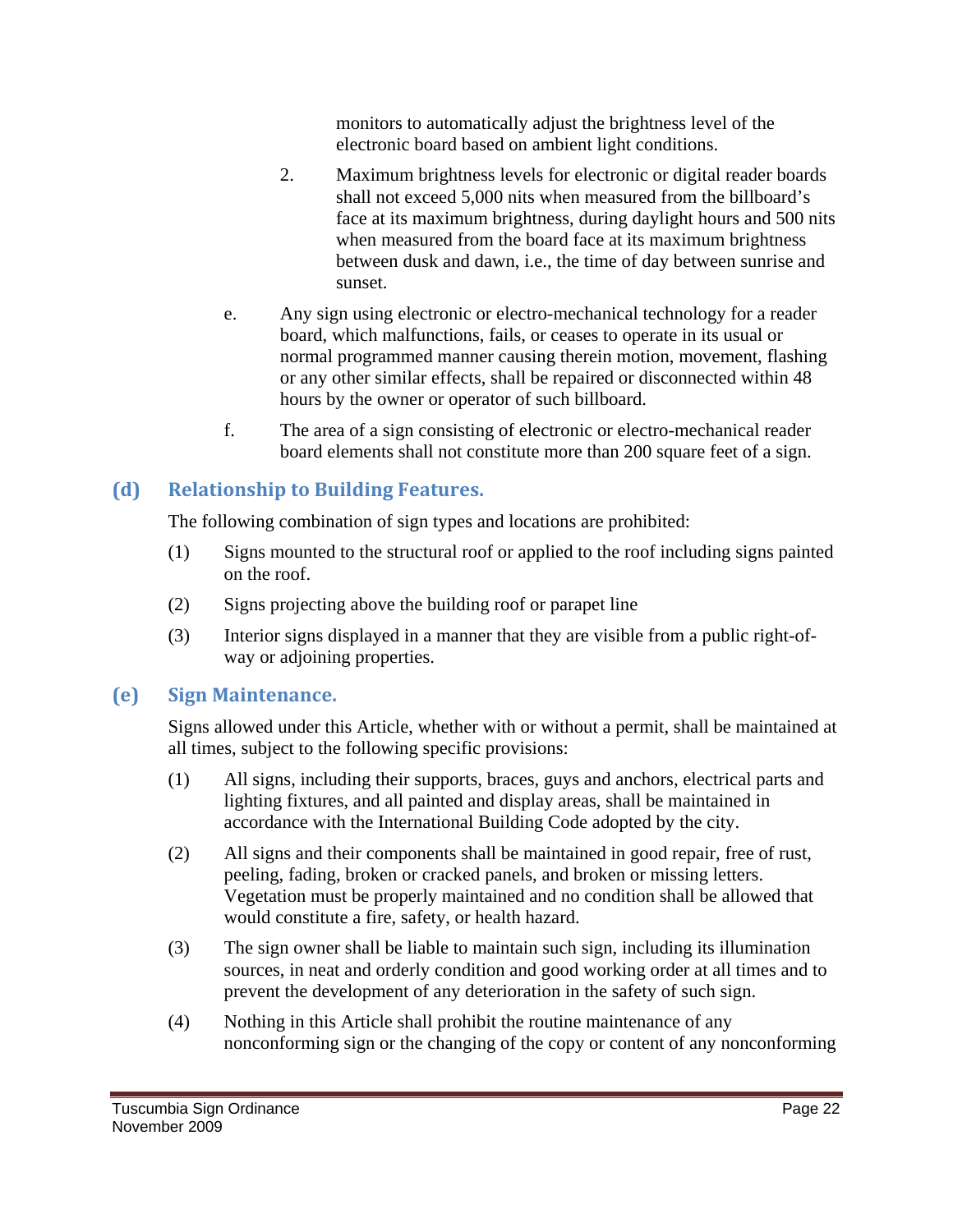sign, except where such maintenance or change in copy would increase the degree of its nonconformity.

(5) If the building official or other person responsible for code enforcement determines that a sign has become deteriorated or damaged to an extent that the cost of the reconstruction or restoration of such signs is in excess of fifty (50) per cent of its replacement value exclusive of foundations, the official shall issue a notice of violation. If the sign otherwise conforms with the standards set forth in this Article, the sign owner or user shall have a period of thirty (30) days to restore it to satisfactory condition. If a sign subject to a violation notice under this paragraph does not conform in all aspects with the standards of this Article, the sign owner shall, within thirty (30) days, either remove the sign or obtain a permit and repair and modify the sign in such a way as to bring it into conformance with all of the standards of this Article. The thirty-day period for repair may be extended for a total period of up to 120 days upon a finding by the zoning board that there is good cause for such extension; there shall be no extension of the thirty-day period for a sign that is to be removed.

# **Sec. 4124 Signs in the Historic District.**

Regardless of any other ordinance to the contrary, signs in the historic district, in addition to other requirements of this Article, shall be governed by this section, containing Sign Design Guidelines for Tuscumbia's Historic District. In case of conflict between this section and any other part of this Article, the provisions of this section shall control.

## **(a) Mounting and placement.**

- (1) Signs shall be mounted or erected so they do not obscure the architectural features or openings of the building.
- (2) Signs shall not be located in the right-of-way.
- (3) Off premises signs are prohibited.
- (4) The height of a freestanding sign shall be no more than fifteen (15) feet.
- (5) Roof top signs are prohibited.
- **(b) Design.**
	- (1) The overall design of all signage including the mounting framework shall relate to the design of the principal building on the property. Buildings with a recognizable style such as Greek Revival, Italianate, Victorian, Queen Anne, etc. should use signage of similar style if available. This can be done through the use of similar decorative features such as columns and brackets.
	- (2) For buildings without a recognizable style, the sign shall resemble the decorative features of the building as much as possible.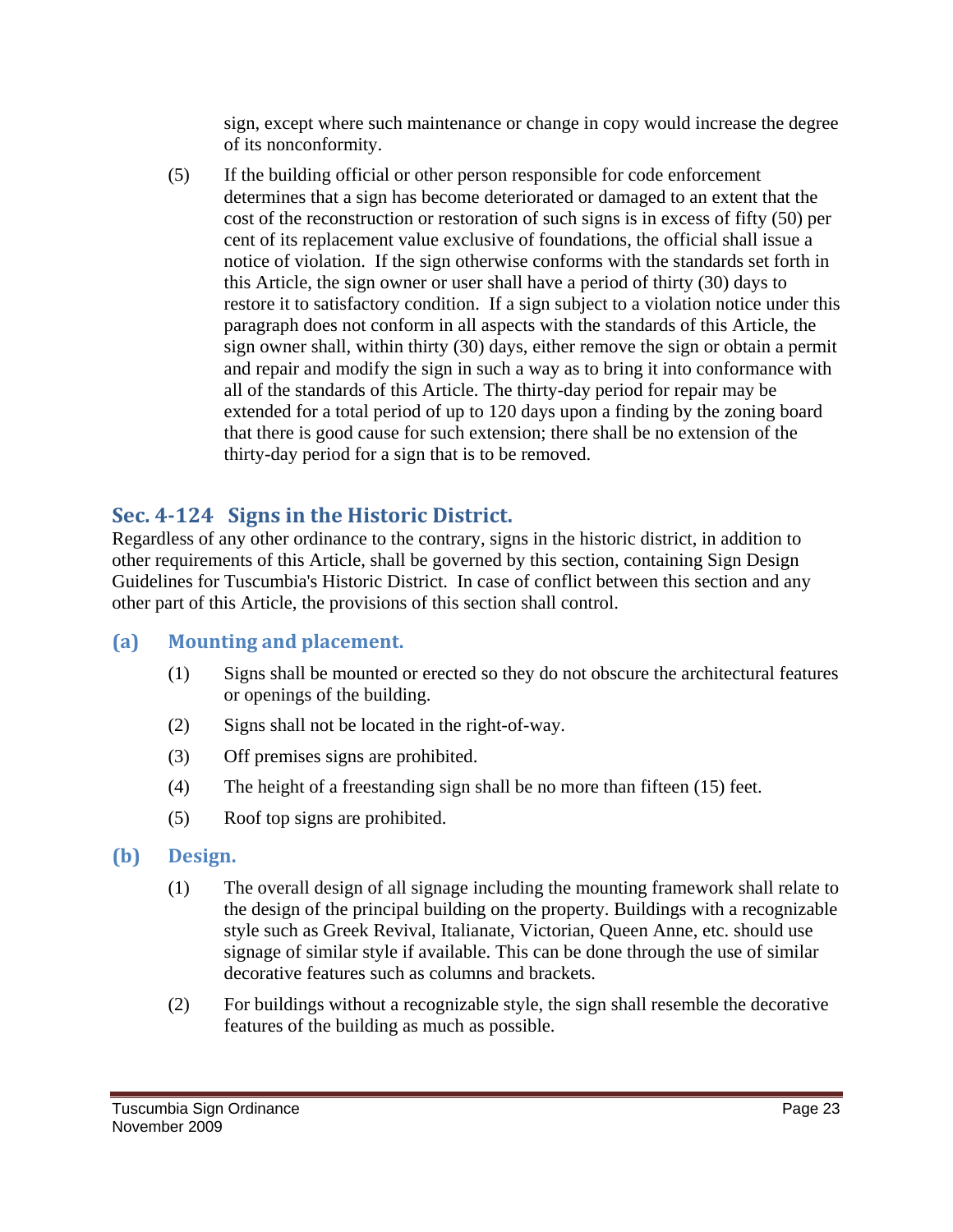- **(c) Size.**
	- (1) The size of the sign shall be in proportion to the building and the neighboring structures and signs (except previously erected signs that do not meet this Article).
	- (2) The total allowable area for signs is seventy-two (72) square feet per side.
	- (3) Menu boards for drive-through restaurants are limited to twenty-five (25) square feet in area.

#### **(d) Materials.**

To the extent possible, the structural materials of the sign (supports, etc.) should blend with the construction materials of the building.

#### **(e) Lighting.**

- (1) Lighted signs shall use focused, low intensity illumination.
- (2) Flashing, blinking, revolving, or rotating signs are prohibited.

#### **(f) Window Signs.**

Signs painted directly on window glass or hung in windows are permitted. Such signs will not be counted toward the maximum size requirement, and are limited to twenty (20) per cent of the window area.

## **Sec. 4125 Permitting and Administration.**

### **(a) Permits for permanent signs.**

- (1) Applicability. No person shall erect, alter, relocate, repair, replace the face of, or change a sign without first obtaining a permit, except for the following actions which shall not require a permit:
	- a. Changing the copy, announcement or message on a reader board or electronic message sign;
	- b. Cleaning, painting, or comparable maintenance of a sign that does not alter the size, of the sign;
	- c. Erecting a sign for which a permit is not required in accordance with section 4-113. "Exempt Signs" of this Article;
	- d. Changing names on building plaques.
- (2) Procedure. All sign permits shall be procured in accordance with the following procedure:
	- a. A written application shall be submitted to the city clerk to log in the application and collect the required fee. The application shall include specifications and a scaled drawing or picture. If the application appears to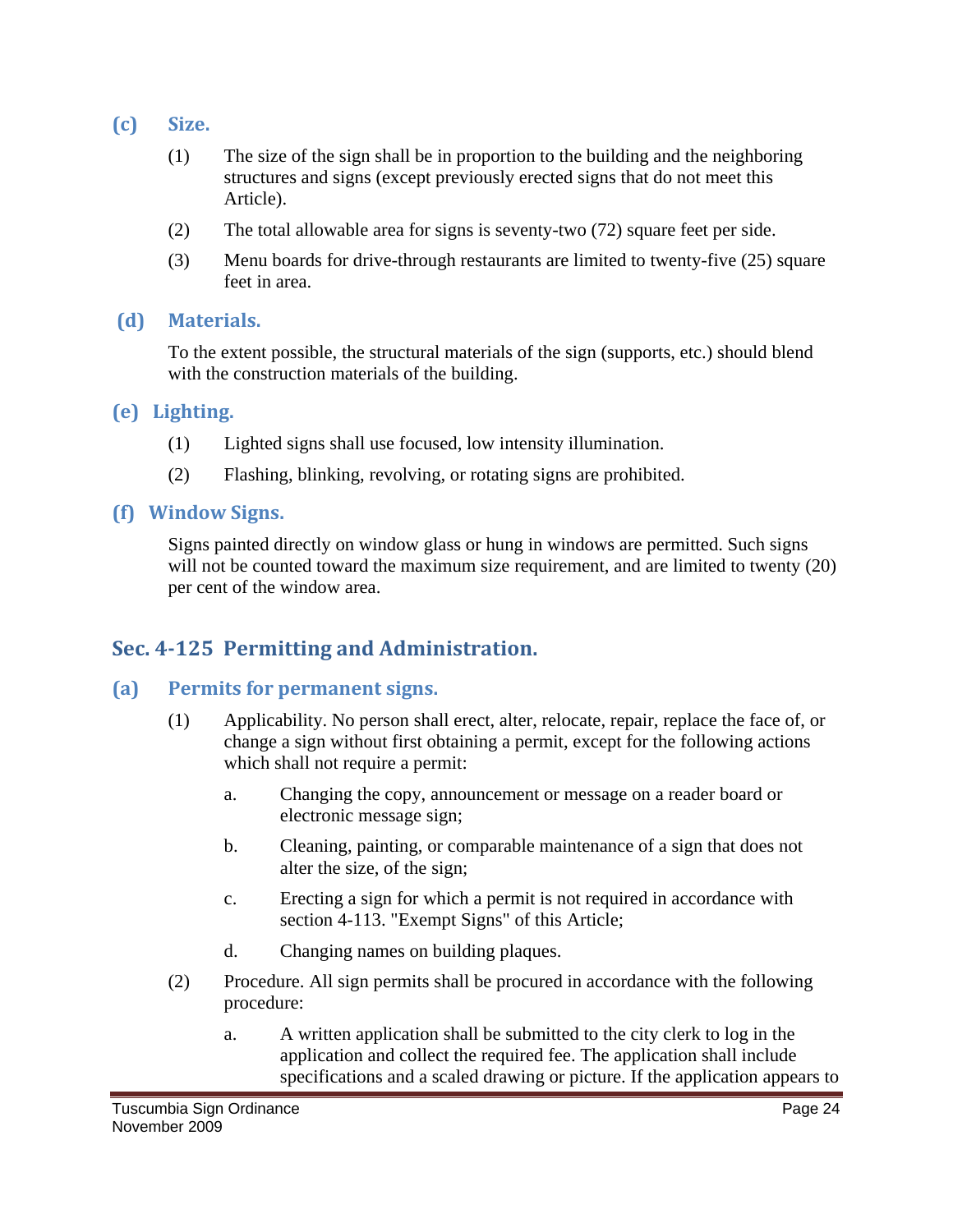meet the requirements of this Article, the city clerk forwards the application to the building inspector for approval. The building inspector may request additional descriptive information as needed.

- b. If the city clerk judges that the application may not meet all of the requirements of this Article, the application is referred to the planning commission. The planning commission shall review the application, plans, and specifications to determine whether the proposed sign conforms to all applicable requirements of this Article. The building inspector may also refer applications to the planning commission for review. Review by the planning commission shall take place at the next meeting of the planning commission occurring at least one week after the date of referral. The applicant shall be given notice of the meeting at which the review will take place. The planning commission shall, at that meeting, approve the application, deny the application, or approve the application with conditions. If the planning commission fails to act within the specified time or if it does not meet within 45 days of the date of referral, the application shall be deemed to be approved.
- c. Following review and determination as to conformance with these regulations, the building inspector or planning commission shall either approve or deny the application for the sign permit. In case of denial, the building inspector or planning commission shall specify the section or sections of these regulations with which the proposed sign is not in conformance. In case of a denial, the city clerk shall contact the applicant to outline the process for an appeal to request a variance.
- d. An application may be amended within thirty (30) days of the application date to include additional signs. After thirty (30) days, a new sign permit shall be required for any sign constructed and all fees shall be required. Freestanding signs will also require a footing inspection by the building inspector unless such inspection is specifically waived by the inspector.
- e. Enforcement: The city is hereby authorized and directed to enforce all of the provisions of this Article. Upon presentation of proper credentials, the city, or an appointed representative, may enter at reasonable times any building, structure, or premises in the city to perform any duty imposed upon him/her by this Article.
- f. Appeals or requests for variances. Appeals shall be referred to the planning commission for recommendations to the mayor and council. Any aggrieved person or any governmental officer, department, board, or bureau may make an appeal or request a variance to the mayor and council to review the decision of the planning commission or the building inspector at a regular meeting of the council not more than thirty (30) days after the denial. The mayor and council, at the hearing, shall hear all parties who desire to be heard and after hearing shall approve or disapprove the application. Upon approval of the appeal, the council may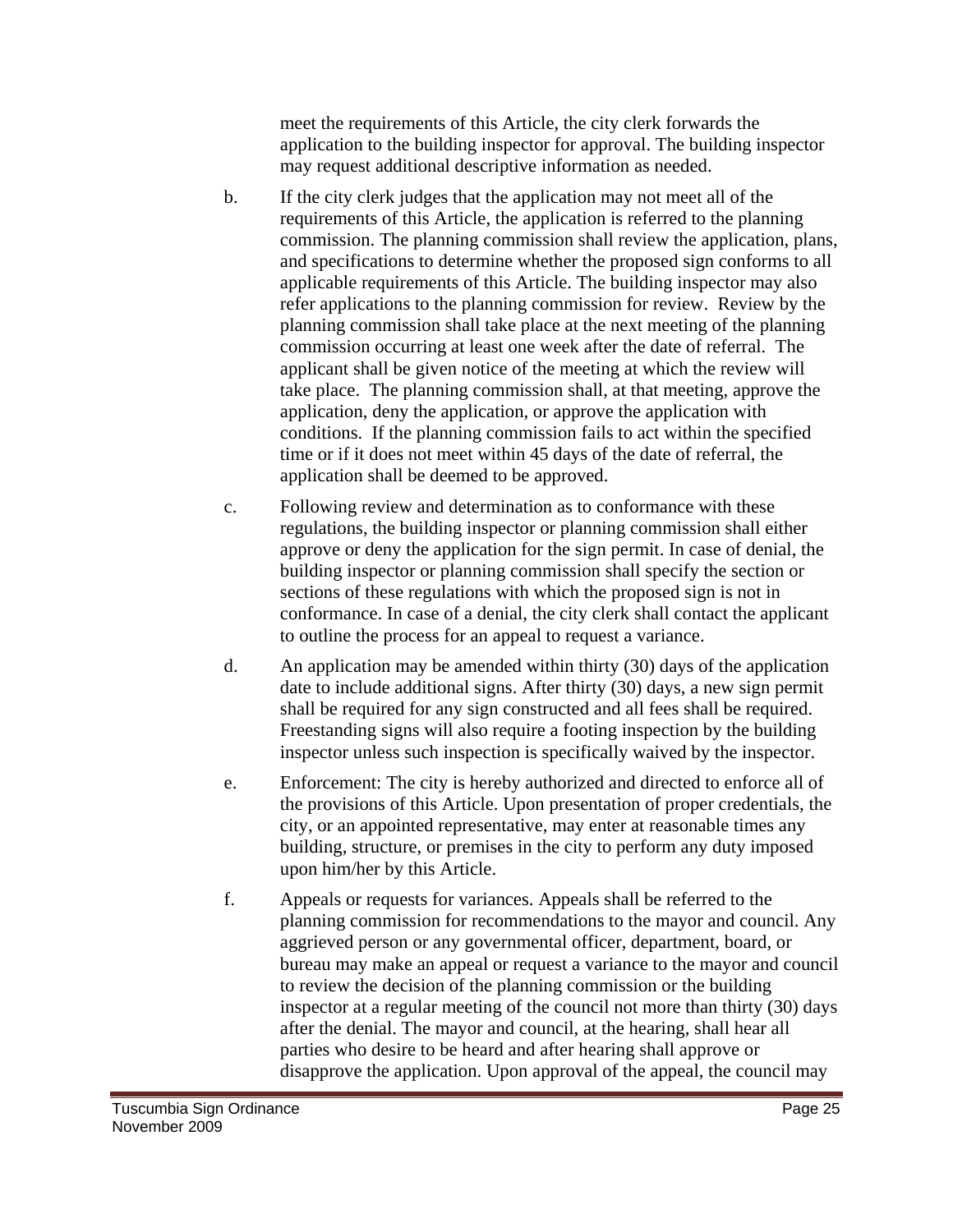issue the permit forthwith, if the applicant has complied with all other codes, ordinances, regulations, and procedures regarding permits. The action of the mayor and council in regard to the application, together with the recommendations of the planning commission and/or the building inspector shall be entered in the minutes. Sign variances shall not increase the number, size or lighting of signs allowed on a site but may allow an increase in height or a modification of the permitted location to deal with unusual topography that would otherwise interfere with the reasonable visibility of the sign from the street on which the site has frontage.

- g. Violations. Failure to obtain a permit prior to installing, changing, or erecting a sign shall result in the doubling of the permit fee.
- (3) Submission requirements. No request for a sign permit shall be considered complete until all the following has been submitted to the city clerk.
	- a. The application form shall be submitted with all required information completed by the applicant. The application form is available from the city clerk.
	- b. Plans and specifications for the proposed sign shall be submitted, drawn to scale, and include the following:
		- 1. Site plan of development site showing location of any freestanding sign(s) including any easements, public rights-of-way, property lines, buildings, sight distance triangles and other signs on the property;
		- 2. Main or entrance facade including linear dimension;
		- 3. Dimensions and elevations of all signs;
		- 4. Dimensions of any supporting structures;
		- 5. Maximum and minimum height of sign, as measured from finished grade;
		- 6. For illuminated signs, indicate type and placement of illumination.
	- c. The applicant shall pay a fee of thirty-five dollars (\$35.00) per application. This fee is nonrefundable irrespective of the final disposition of the application.
	- d. A sign permit shall be valid for a period of one hundred eighty (180) days after issuance. Failure to install the sign within the allotted time period shall void the permit and necessitate reapplication.

## **(b) Permits for banners.**

 Permits for banners, as defined in this Article, are required. A permit decal will be provided at the time the permit is issued and must be displayed in the lower right portion of the banner. A banner without a permit shall be in violation of this Section and subject to immediate removal.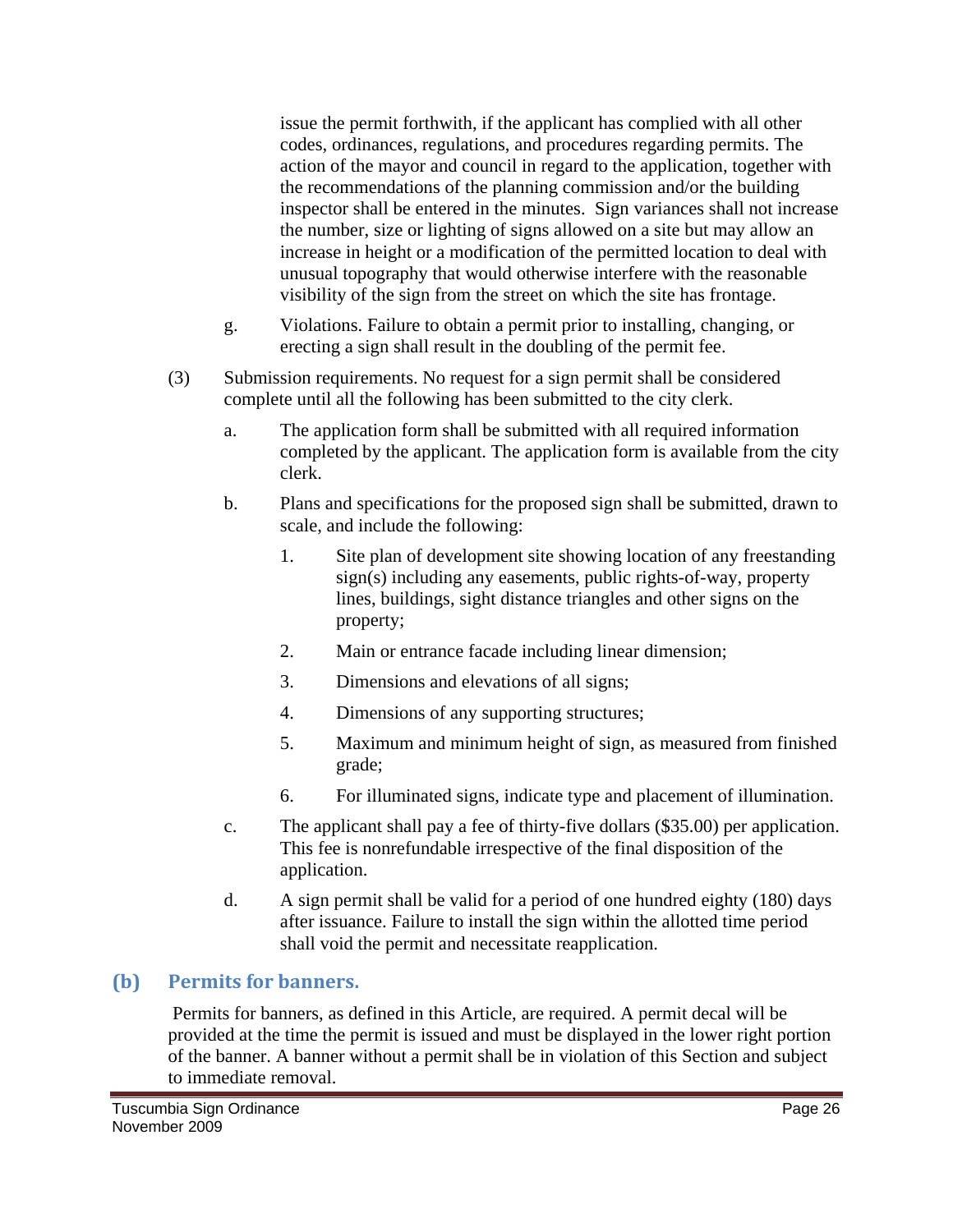# **Sec. 4126 Violations and Enforcement.**

#### **(a) Violations**

It shall be a violation of this Article and the Zoning Ordinance in general to do any of the following:

- (1) To erect, place or maintain a sign that does not conform with all of the applicable standards of this Article;
- (2) To erect, place or maintain a sign that requires a permit without obtaining the required permit;
- (3) To erect, place or maintain a sign that requires a permit in any way inconsistent with the terms or conditions of the issued permit;
- (4) To fail to remove a temporary sign upon the expiration of the period allowed for the placement of the sign; or
- (5) To fail to maintain a sign in good condition in violation of the requirements of Section 4-123(e).

#### **(b) Enforcement**

The City may enforce this ordinance through any of the remedies available under Alabama law for the enforcement of a Zoning ordinance, including but not limited to civil penalties, fines, jail sentences, and orders of abatement. Upon a determination of the building official or other person charged with the enforcement of the building codes that a sign is so dilapidated or otherwise damaged or in ill repair to the extent that it poses an imminent danger to the safety of any person or property in the City, the City may, after 24 hours' actual notice to the sign owner or by posting on the premises, cause the repair or removal of such sign at the expense of the property owner.

#### **(c) Unlawful Signs in RightofWay or on Public Property**

Any sign erected in the public right-of-way or on public property in violation of this ordinance shall be deemed abandoned and may be removed by the City Manager or the manager's designee without notice or compensation to the owner. Removal by a City official shall not affect the penalties applicable for the unlawful erection or placement of a sign in the public right-of-way or on public property.

#### **[d] Certain Temporary Signs**

When the ownership of or responsibility for a temporary sign is not obvious, there shall be a rebuttable presumption that any person or entity whose address, phone number, website or other contact information is included on such sign is responsible for its installation or placement.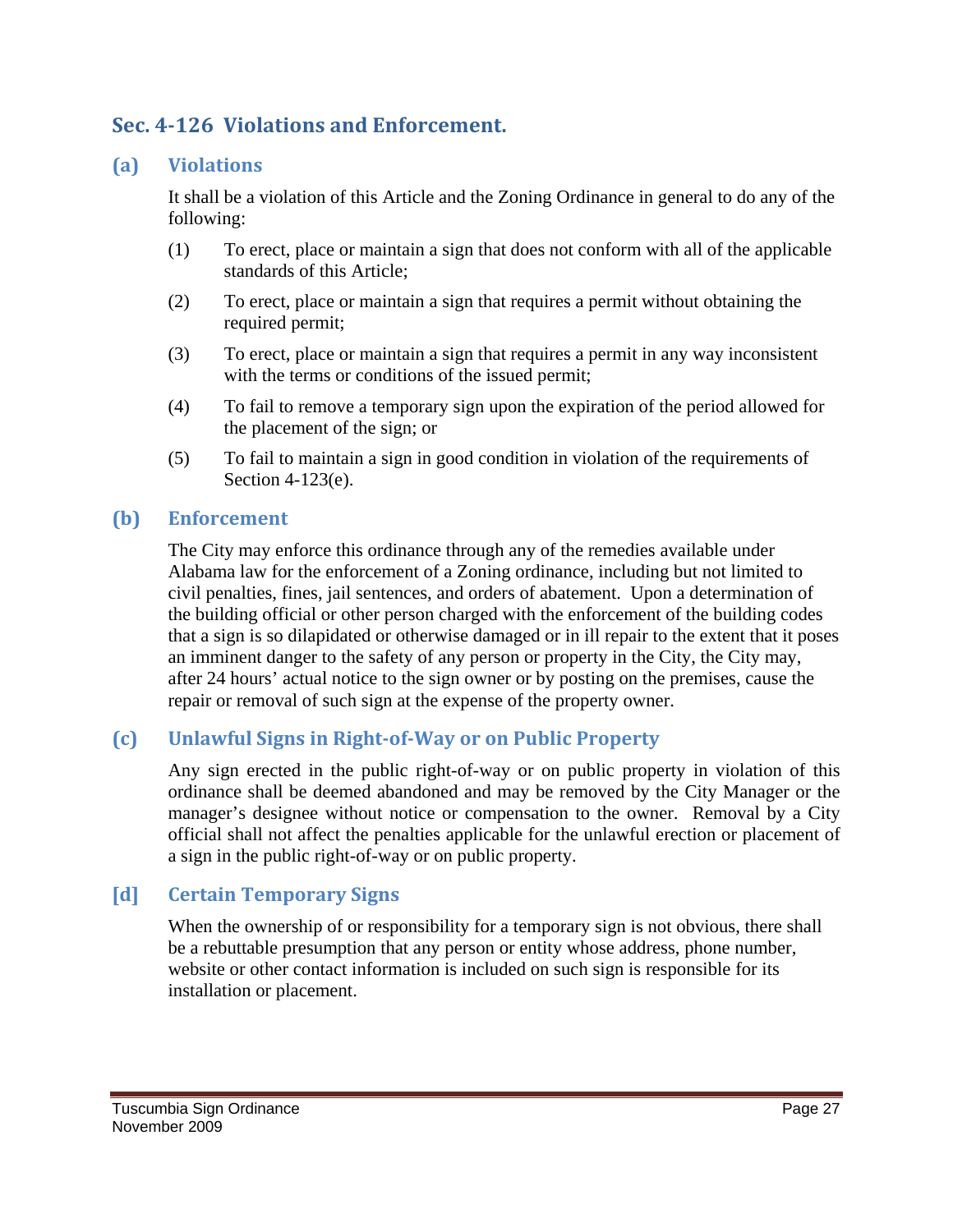# **Sec. 4127 Nonconforming Signs**

## **(a) Applicability.**

This section applies generally to any permanent sign that was lawfully erected, in conformance with applicable zoning and other ordinances in effect at the time of erection or placement, which does not conform with one or more of the standards now set forth in this Article. Regarding temporary signs, see sub-section (f).

- (1) A sign that was erected in conformity with a duly granted variance shall be considered to have been lawfully erected.
- (2) A flag pole that was lawfully erected shall be treated as a nonconforming sign.
- (3) For an automatic reader board sign, the structure and the mechanisms shall be considered lawful nonconforming situations subject to this section, but the operation of the sign shall be subject to the provisions of this ordinance.

### **(b) Effect.**

A nonconforming sign may be continued and shall be maintained in good condition as required by these regulations, however, it shall not be:

- (1) Structurally changed to another nonconforming sign, but the sign face and message may be changed.
- (2) Structurally altered to prolong the life of the sign including the addition or replacement of any structural supports and or ground or foundation supports.
- (3) Expanded or altered in any manner that increases the degree of nonconformity.
- (4) Converted to a new technology, such as converting a flat panel sign to a "trivision" or changeable sign of any type.
- (4) Continued in use after a new, freestanding sign or sign structure shall be erected on the same parcel or unit.

## **(c) Automatic Reader Board Signs.**

Any automatic reader board sign that is subject to this Article shall be brought into conformance with the operating standards of Section  $4-123(c)(2)$  no later than April 1, 2010. Operation of such a sign after that date except in conformance with the requirements of that section shall be a violation of this Article.

## **(d) Pending Applications.**

Any sign application submitted during the 2009 moratorium on sign permits shall be reviewed under the previous ordinance if:

- (1) A complete application and required fees were submitted before May 4, 2009; and
- (2) The proposed sign conforms in all respects with the ordinance then in effect.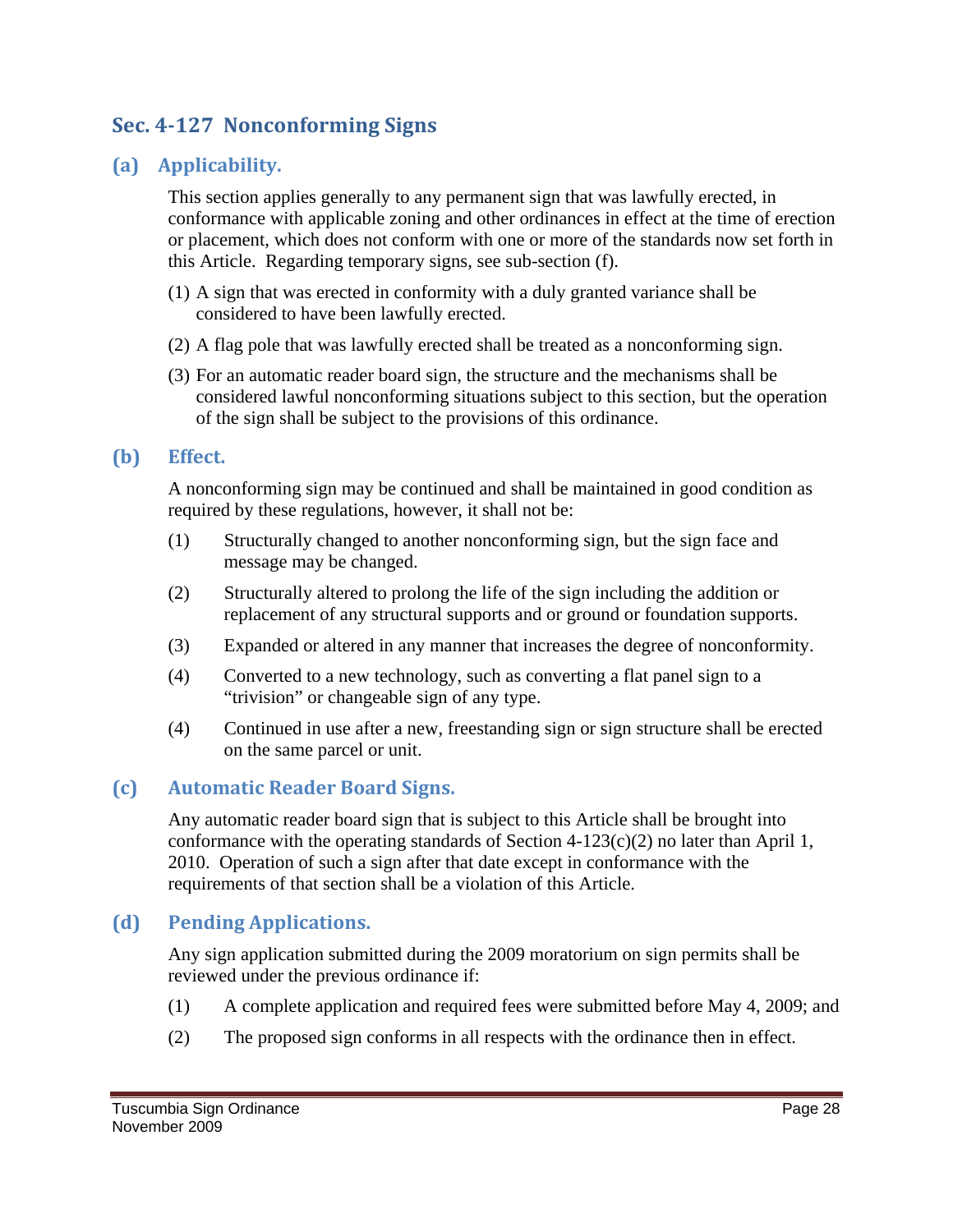If such sign does not conform with the standards of this Article, the sign shall then be treated as a nonconforming sign under this section.

### **(e) Substantial Damage.**

Should any nonconforming sign or nonconforming portion of any sign be removed, destroyed or become structurally deteriorated (excluding foundations) by any means to an extent of more than fifty (50) per cent of the replacement cost at the time of evaluation, as determined by the building inspector, it shall not be reconstructed except in conformity with the provisions of this chapter; if it cannot be or is not reconstructed, then it shall be removed.

#### **(f) Temporary Signs.**

Any temporary or portable sign which was lawfully erected in conformance with a prior ordinance but which does not conform with the standards or requirements of this Article shall be removed or brought into compliance with this Article on or before February 1, 2010.

## **Sec. 4128 Signs on Discontinued Uses.**

- (a) Any sign or sign structure identifying a previous use or activity that has not occupied the site for a period greater than sixty (60) days, does not maintain a current business license or pertains to a time, event or purpose which no longer applies, shall be deemed abandoned. The removal of a frame of an abandoned sign shall not be required, if it conforms to all applicable terms contained in these regulations (including the sign face area for sign replacement yielded by such frame).
- (b) Any sign structure, which supported or supports an abandoned sign and which structure conforms to all applicable terms contained in these regulations shall be allowed to remain in place. However, in the event a sign structure which supported or supports an abandoned sign is inconsistent with any term contained in these regulations (including the sign face area for sign replacement yielded by the frame), then the sign structure and frame shall be either altered to comply with the terms contained herein or removed by the owner of such structure or property.
- (c) If a sign structure fully conforms with the standards of this Article but the sign on it is deemed abandoned under this section, then the message on the sign shall be treated in one of the following ways:
	- (1) It may be converted to a message offering the premises for sale or lease;
	- (2) It may be converted to any message that is not a commercial message; or
	- (3) It may be removed (by the removal of the sign faces) or covered or obscured.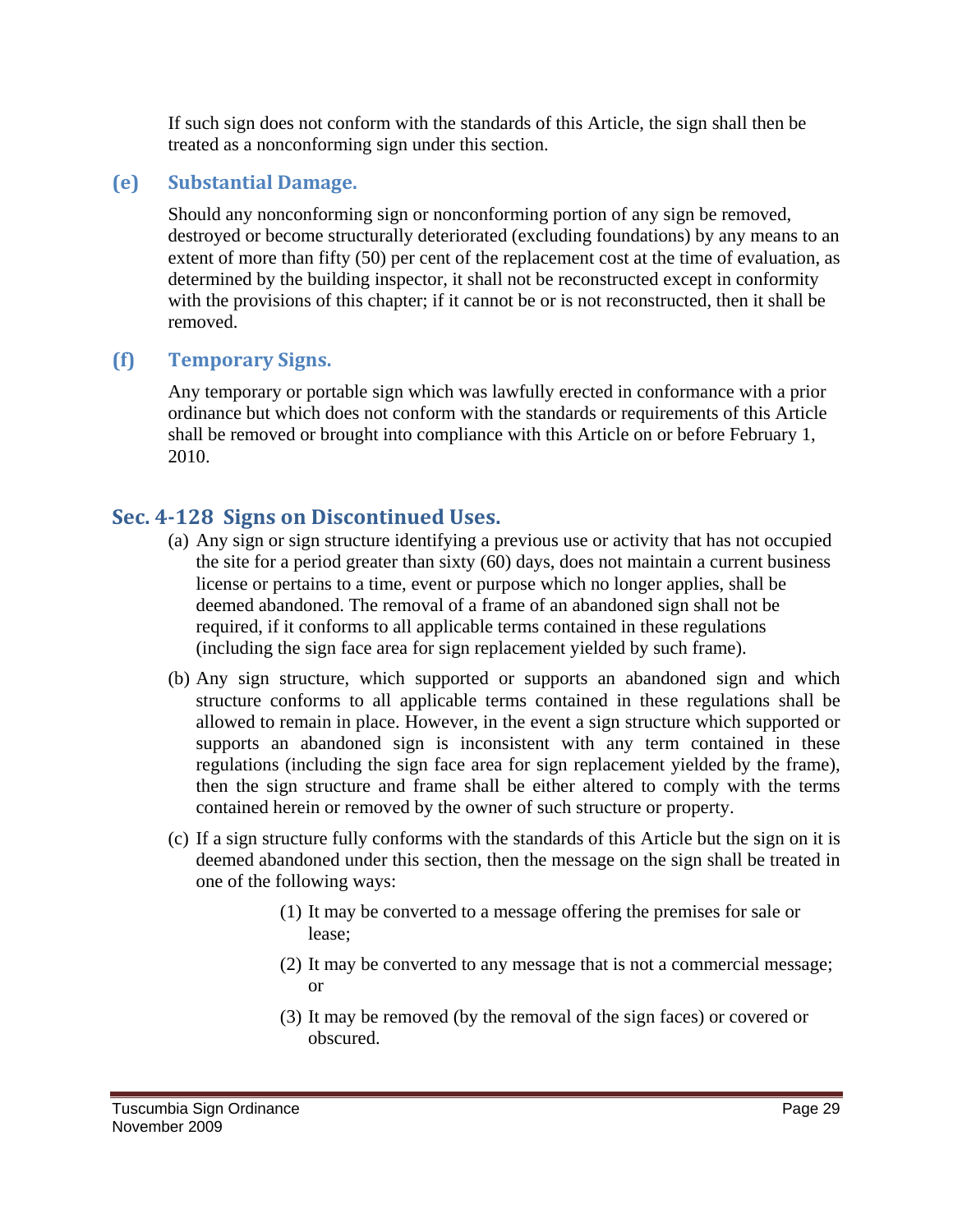## **Sec. 4129 Substitution of Messages.**

Any sign allowed under this section or a predecessor ordinance, by sign permit, by conditional use permit, or by variance, may contain, in lieu of any other message or copy, any lawful noncommercial message that does not direct attention to a business operated for profit, or to a product, commodity, or service for sale or lease, or to any other commercial interest or activity, so long as said sign complies with the size, height, area, and other requirements of this ordinance.

# **Sec. 4130 Severability**

## **(a)Generally**

If any part, section, subsection, paragraph, subparagraph, sentence, phrase, clause, term, or word of this Article is declared unconstitutional by the valid judgment or decree of any court of competent jurisdiction, the declaration of such unconstitutionality shall not affect any other part, section, subsection, paragraph, subparagraph, sentence, phrase, clause, term or word of this Article, except as limited by section 4-129(b).

## **(b) Severability Where Less Speech Results**

Without diminishing or limiting in any way the declaration of severability set forth above in section 4-129(a) or elsewhere in this Article or this Zoning Ordinance Code, if any part, section, subsection, paragraph, subparagraph, sentence, phrase, clause, term or word of this Article is declared unconstitutional, such declaration shall not affect any other part, section, subsection, paragraph, subparagraph, sentence, phrase, clause, term or word of this Article, even if such severability would result in a situation where there would be less speech, whether by subjecting previously exempt signs to permitting or otherwise additional standards.

## **(c)Severability of Provisions Pertaining to Prohibited Signs**

Without diminishing or limiting in any way the declaration of severability set forth above in section 4-129(a), or elsewhere in this Article or in this Zoning Ordinance, if any part, section, subsection, paragraph, subparagraph, sentence, phrase, clause, term or word of this Article or any other laws declared unconstitutional by valid judgment or decree of any court of competent jurisdiction, the declaration of such unconstitutionality shall not affect any other part, section, subsection, paragraph, subparagraph, sentence, phrase, clause, term or word of this Article that pertains to prohibited signs, including specifically those signs and sign types prohibited and not allowed under Section 4-115 of this Article. Furthermore, if any part, section, subsection, paragraph, subparagraph, sentence, phrase, clause, term or word of this Article or of any part of the Zoning Ordinance is declared unconstitutional by the valid judgment or decree of any court of competent jurisdiction, the declaration of such unconstitutionality shall not affect any other part, section, subsection, paragraph, subparagraph, sentence, phrase, clause, term or word of this Article, except as expressly provided in section 4-128(a).